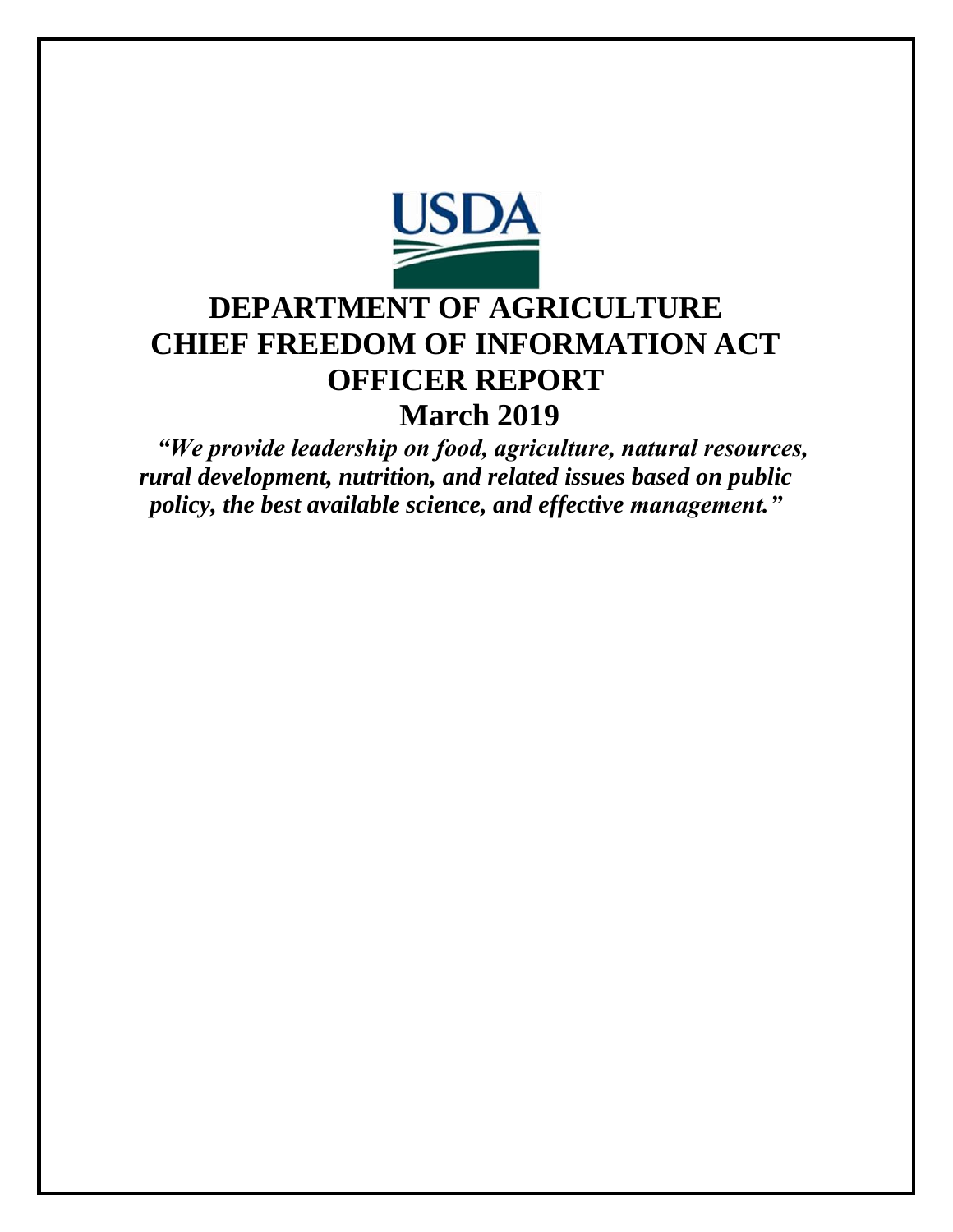

# **Table of Contents**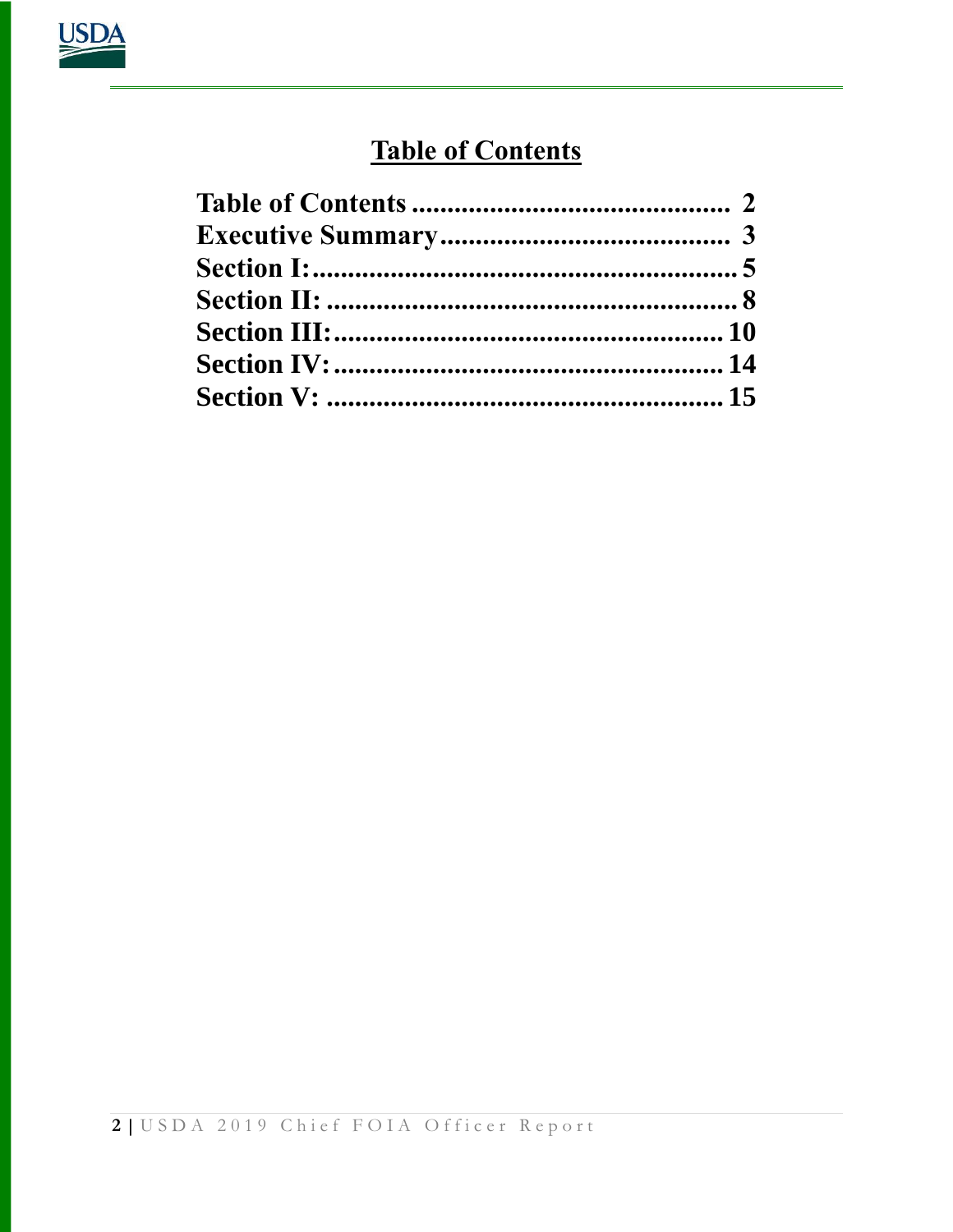

# **EXECUTIVE SUMMARY**

The United States Department of Agriculture (Department) was founded by President Abraham Lincoln in 1862 and was quickly coined "The People's Department." At the time, more than half of all Americans lived or worked on farms, compared with the two percent today. Despite this decrease, the Department is still fulfilling Lincoln's vision of touching the lives of every American through its mission to provide leadership on food, agriculture, natural resources and related issues based on sound public policy, the best available science, and efficient management.

To successfully accomplish its mission, the Department operates more than 300 programs through an extensive network of Federal, State, and local cooperators. These programs affect every American, every day, by providing a safe and stable food supply, nutrition assistance, renewable energy, rural economic development, care for forest and conservation lands, and global opportunities for farm and forest products. These programs also hold the answers to pressing global issues like the need for renewable energy, increasing crop yields to combat hunger, protecting the food supply, and optimizing internal trade.

The Department's success is dependent on several core values. Among them is transparency. Central to the Department's effort to increase transparency is its Freedom of Information Act (FOIA) program. The Department's Chief Information Officer (CIO), Mr. Gary S. Washington provides program oversight for all the Department's FOIA offices at the agency and mission area. These offices collaborate throughout the year to process the tens of thousands of FOIA requests received at the Department.

The Department's FOIA program is led by the Office of the Chief Information Officer's (OCIO) Department FOIA Office (DFO). The DFO provides day-to-day coordination and oversight and ensures statutory compliance with the FOIA. The DFO also processes FOIA requests, consultations, and appeals on behalf of the Office of the Secretary (OSEC) and Departmental Administration (DA).

In Fiscal Year 2018, the Department processed a record breaking 35,482 FOIA requests which is a 43.54% increase from the previous Fiscal Year. Despite the increase, several USDA components realized reductions in backlog despite few if any additional resources. The Animal & Plant Health Inspection Service (APHIS) had a 29.5% reduction, the Grain Inspection, Packers & Stockyards (GIPSA) a 100% reduction, the National Appeals Division (NAD) a 40% reduction, the Office of the Chief Financial Officer (OCFO) a 64.29% reduction, and finally, the Office of General Counsel a 33.96% reduction.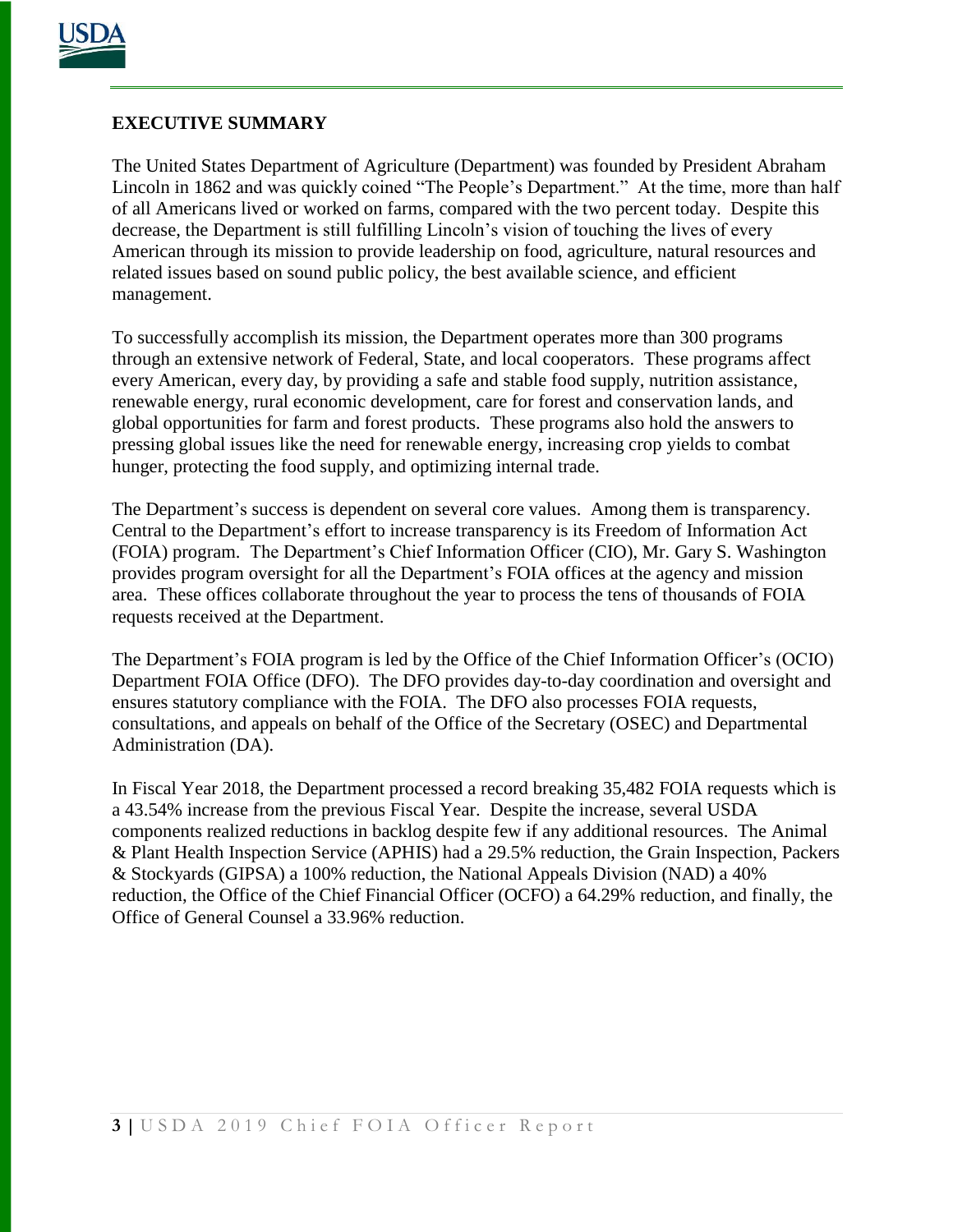

 $\overline{a}$ 

This report encompasses the efforts of the following agencies, offices, and mission areas:

Agricultural Marketing Service  $(AMS)^1$ Animal & Plant Health Inspection Service (APHIS) Farm Service Agency (FSA) Departmental Management (DM) *Office of the Administrative Law Judges (OALJ) Office of Advocacy and Outreach (OAO) Office of the Chief Information Officer (OCIO) Office of the Executive Secretariat (OES) Office of Homeland Security & Emergency Coordination (OHSEC) Office of Human Resource Management (OHRM) Office of Operations (OO) Office of Procurement & Property Management (OPPM) Office of Small & Disadvantaged Business Utilization (OSDBU)* Food, Nutrition & Consumer Services (FNCS) Food Safety & Inspection Service (FSIS) Foreign Agricultural Service (FAS) Forest Service (FS) Grain Inspection, Packers & Stockyards (GIPSA) National Appeals Division (NAD) Natural Resources Conservation Service (NRCS) Office of Budget & Program Analysis (OBPA) Office of Communications (OC) Office of the Chief Financial Officer (OCFO) *National Finance Center (NFC)* Office for the Assistant Secretary of Civil Rights (OASCR) Office of the General Counsel (OGC) *Marketing, Regulatory, and Food Safety Programs (MRFSP) International Affairs, Food Assistance, and Farm and Rural Programs Natural Resources and Environment (NRE) General Law and Research (GLRD) Civil Rights, Labor and Employment Law Office of Ethics (OE)* Office of the Secretary (OSEC) Office of Inspector General (OIG) Research, Education and Economics (REE) *Agricultural Research Service (ARS) Economic Research Service (ERS) National Agricultural Statistics Service (NASS) National Institute of Food and Agriculture (NIFA)* Risk Management Agency (RMA) Rural Development (RD)

<sup>&</sup>lt;sup>1</sup> On September 7, 2017, Agriculture Secretary Sonny Perdue announced the realignment of a number of offices within the USDA. The Grain Inspection, Packers, and Stockyards Administration (GIPSA) and several program areas from the Farm Service Agency (FSA) joined the Agricultural Marketing Service (AMS) to help us better meet the needs of farmers, ranchers, and producers, while providing improved customer service and maximize efficiency.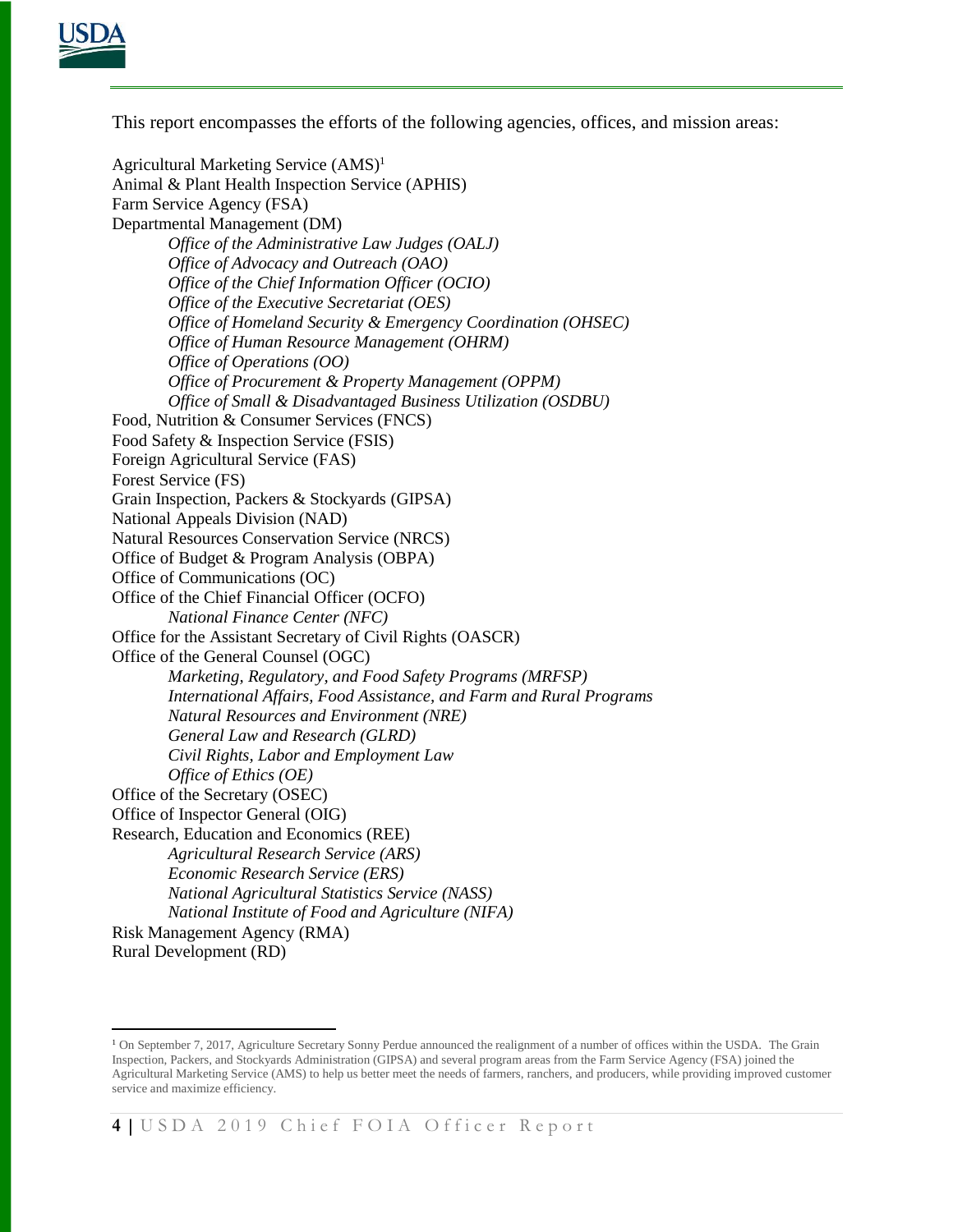

# **Section I: Steps Taken to Apply the Presumption of Openness**

# **FOIA Leadership:**

**The FOIA requires each agency to designate a Chief FOIA Officer who is a senior official at least at the Assistant Secretary or equivalent level. Is your agency's Chief FOIA Officer at or above this level? Please provide the name and title of your agency's Chief FOIA Officer.** 

USDA Chief Information Officer, Gary S. Washington serves as USDA's Chief FOIA Officer and is a direct report to the Deputy Assistant Secretary for Administration as the Assistant Secretary for Administration position is currently vacant.

# **FOIA Training:**

### **1. Did your FOIA professionals or the personnel at your agency who have FOIA responsibilities attend any substantive FOIA training or conference during the reporting period such as that provided by the Department of Justice?**

Yes. USDA's FOIA professionals participated in substantive FOIA training and conferences during the reporting period hosted by the OCIO's Department FOIA Office (DFO), the Department's Office of General Counsel, General Law and Research Division (OGC-GLRD), the Department of Justice (DOJ), Office of Information Policy (DOJ-OIP), the Office of Government Information Services (OGIS), the American Society of Access Professionals (ASAP), AINS Inc., and USDA's various components.

# **2. If yes, please provide a brief description of the type of training attended or conducted and the topics covered.**

**DFO:** The DFO continued to promote its online training *FOIA for FOIA Professionals* in the Department's online training repository in addition to the suite of online courses offered by the DOJ-OIP.

**DOJ-OIP**: USDA's FOIA professionals also attended the following training programs provided by the DOJ-OIP:

- Introduction to the Freedom of Information Act
- Advanced Freedom of Information Act Seminar
- Best Practices Seminar: Reducing Backlogs and Improving Timeliness

**OGC-GLRD**: The OGC-GLRD provided classroom instruction to FNS' FOIA professionals on the processing of FOIA appeals.

**Agricultural Marketing Service (AMS)**: The FOIA Officer conducted a full-day training session for program office coordinators on a variety of issues to include, adequate searches,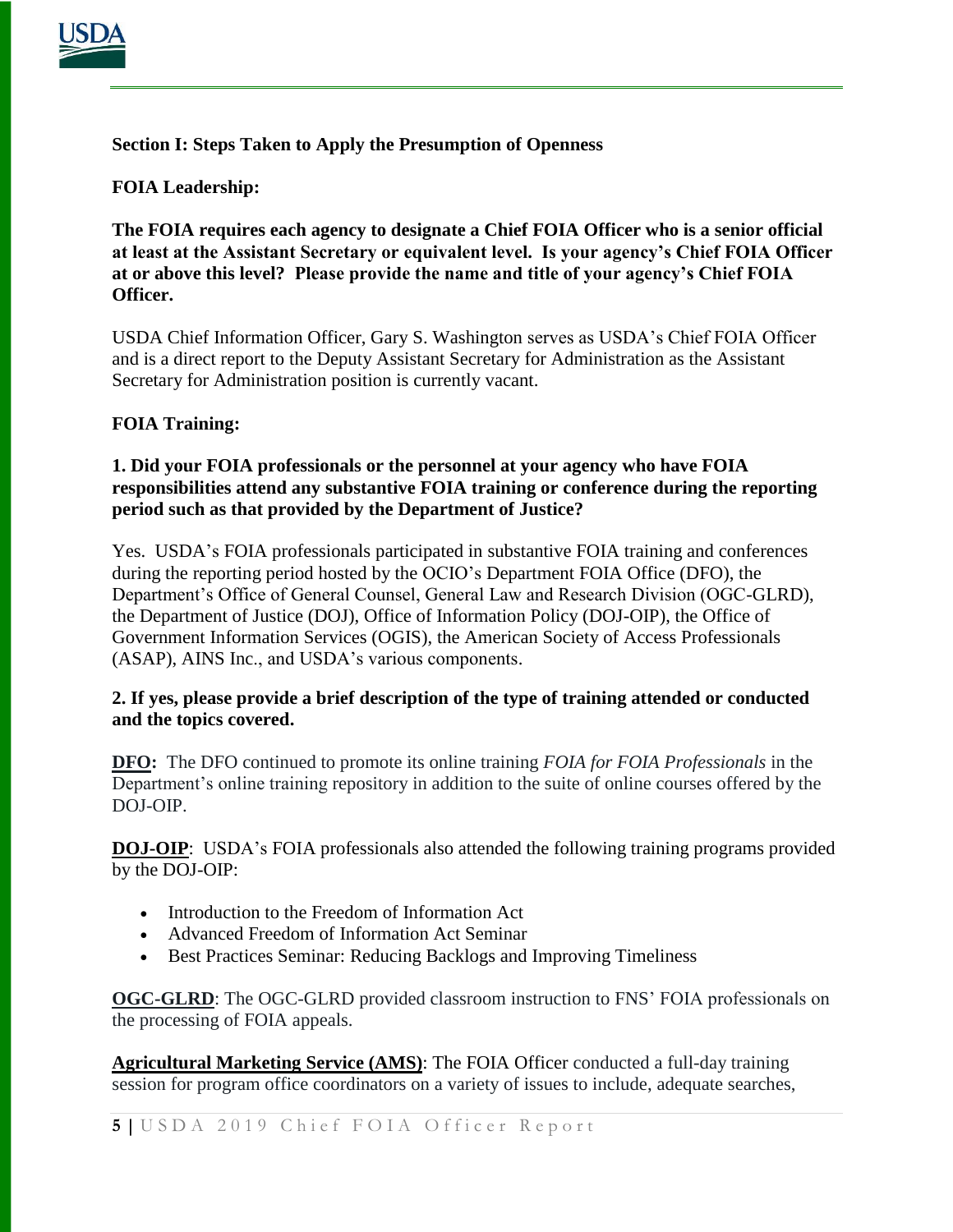

assessing fees, and appropriate use for AMS' commonly used FOIA exemptions.

**Other External Training Courses and Conferences**: USDA's FOIA professionals also participated in the following external training courses and conferences:

- ASAP: 11<sup>th</sup> Annual National Training Conference
- OGIS: Dispute Resolution Skills for FOIA Professionals
- AINS: FOIAXpress User Conference & Technology Summit 2018

# **3. Provide an estimate of the percentage of your FOIA professionals and staff with FOIA responsibilities who attended substantive FOIA training during this reporting period.**

Approximately 83% of USDA's FOIA professionals participated in either one or more substantive FOIA training courses.

**4. OIP has directed agencies to "take steps to ensure that all of their FOIA professionals attend substantive FOIA training at least once throughout the year. If your response to the previous question is that less than 80% of your FOIA professionals attended training, please explain your agency's plan to ensure that all FOIA professionals receive or attend substantive FOIA training during the next reporting year.** 

Not applicable. More than 80% of our FOIA professionals participated in substantive FOIA training courses facilitated by the Department, OGC-GLRD, DOJ-OIP, OGIS, ASAP, AINS Inc., and various USDA components.

# **Outreach:**

# **5. Did your FOIA professionals engage in any outreach or dialogue with the requester community or open government groups regarding your administration of the FOIA?**

Yes. The Food Safety & Inspection Service (FSIS) FOIA Officer engaged in outreach with the requester community by conducting presentations on the FSIS FOIA process during Agency meetings with Humane Handling Groups (Animal Welfare Institute, Humane Society Legislative Fund, Mercy for Animals, American Society for the Prevention of Cruelty to Animals, and the Animal Legal Defense Fund) and members of the Safe Food Coalition whose members are frequent requesters of FSIS' records. The Safe Food Coalition's members include: The National Consumers League; the Center for Foodborne Illness Research & Prevention; the Center for Food Safety; the Consumer Federation of America; Consumers Union; Food & Water Watch; Government Accountability Project; and the U.S. Public Interest Research Group. FSIS also hosted monthly meetings with the Safe Food Coalition.

Other components have advised that they regularly engage in dialogue with requesters on issues like record keeping practices, search capabilities, and overall FOIA practices as this does in fact greatly assist with the formulation and processing of future requests. For example, the Animal & Plant Health Inspection Service (APHIS) has a team of FOIA professionals dedicated to the intake process, specifically, identifying records that need clarification and confirming their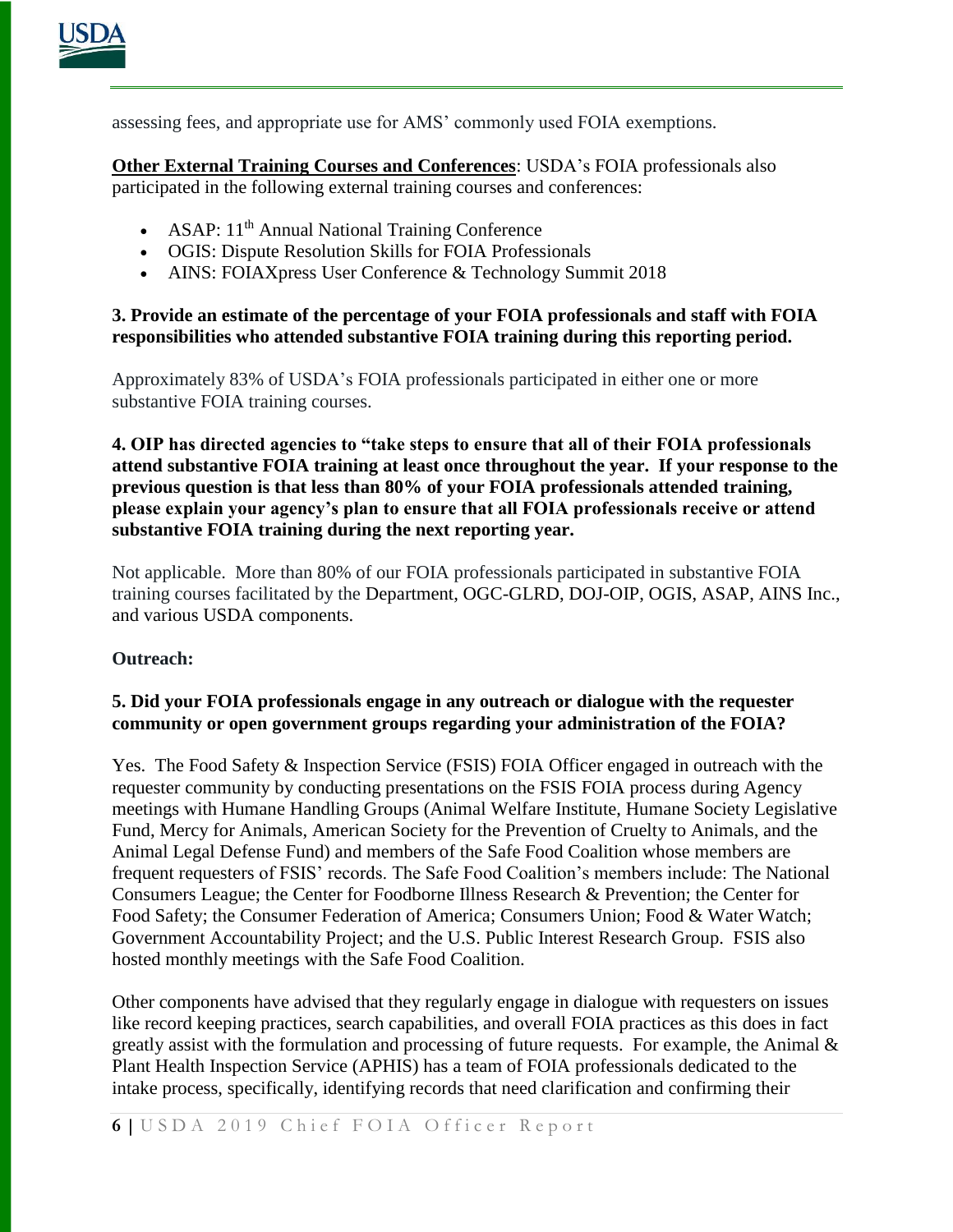

understanding of the scope. As a result, 154 requests were clarified, ensuring that requests were accurate and equally understood by both requesters and APHIS program offices performing searches. Another 41 requests were administratively closed as duplicates, referred to other agencies, withdrawn, etc., and did not require APHIS processing. And eight cases were significantly narrowed in scope.

# **Other Initiatives:**

## **6. Describe any efforts your agency has undertaken to inform non-FOIA professionals of their obligations under the FOIA.**

**DFO Outreach:** The DFO continued to provide several one-hour training sessions to its own management teams but also to component management teams with the hope that participants will share with their employees the importance of timely returning records.

**Component Outreach**: Several USDA components reported providing training to non-FOIA professionals. For example, the Rural Development (RD) FOIA Office briefed the newly appointed Rural Development State Directors, Administrator of the Rural Business-Cooperative Service, and Acting Administrators for the Rural Utilities Service and Rural Housing Service. The purpose of the briefings was to provide an overview of the FOIA, frequently requested information pertaining their respective programs, examples of information that is typically released, how the pre-disclosure notification process is conducted, and the types of potential requests respective to their roles as Presidential Appointees, e.g. emails and travel details.

The Food, Nutrition & Consumer Services (FNCS) FOIA professionals conducted training for its Northeast and Mid-Atlantic Regions record custodians. A variety of FOIA procedural issues were addressed, to include the importance of conducting an adequate search and the importance of timely searches. All training sessions were well received by its participants.

The Forest Service (FS) FOIA professionals in the Washington Office (WO) and in the Regions presented to several record custodian groups, the importance of conducting and documenting an adequate search. The FS Region 1 hosted a two-day FOIA training course in collaboration with the Natural Resources Conservation Service (NRCS), Fish and Wildlife Service and the FS-WO. The FS Region 6 provided training to more than  $100+$  of its record custodians that included instruction on performing an adequate search, organizing responsive records for FOIA professionals, the level of review required by subject matter experts, and the distinction between FOIA requests and first party Privacy Act requests. Lastly, FS Regions 8 and 9 provided multiple training sessions to its leadership teams and staff related to the importance of an adequate search and the timeliness of FOIA responses.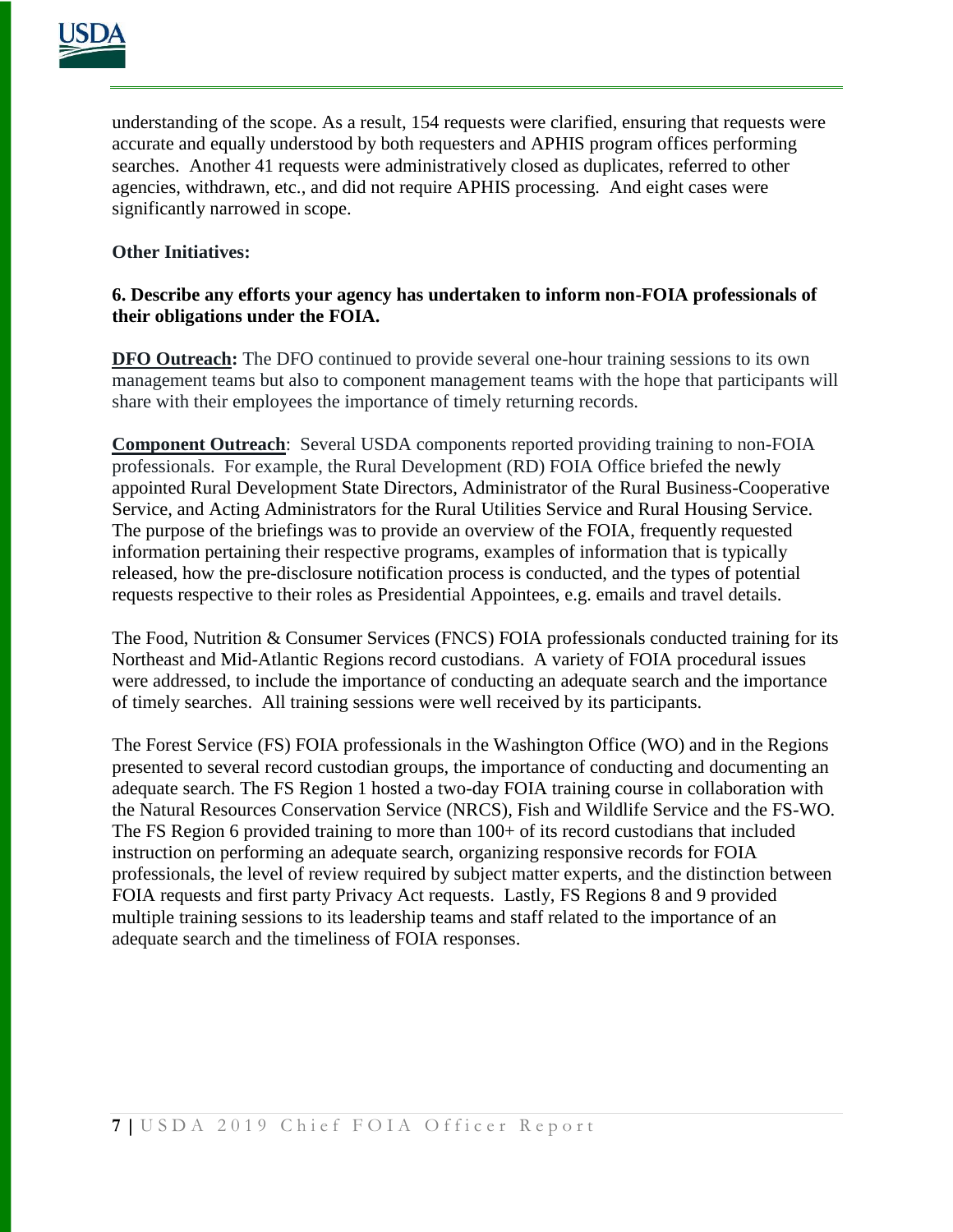**7. If there are any other initiatives undertaken by your agency to ensure that the presumption of openness is being applied, please describe them here. In 2016, the Department [publicized](https://www.justice.gov/oip/blog/doj-stresses-importance-foia-and-open-government-through-performance-standards-employees) FOIA-related performance standards for employees that have any role in administering the FOIA, including non-FOIA professionals. Please also indicate whether your agency has considered including FOIA-related performance standards in employee work plans for employees who have any role in administering the FOIA.**

Yes. A few USDA components have reported modifying its Fiscal Year 2019 performance standards for record custodians either overseeing and/or receiving a high number of search requests to ensure the timely return of records and inquiry requests to its FOIA professionals.

# **8. If there are any other initiatives undertaken by your agency to ensure that the presumption of openness is being applied, please describe them here.**

Yes.On July 11, 2018, USDA published its draft FOIA regulations to replace the current one codified at 7 C.F.R. Part 1 Subpart A and last revised on July 28, 2000. The comment period closed on August 10, 2018. The DFO is currently reviewing those comments received and intends to publish its final regulations this calendar year.

# **Section II: Steps Taken to Ensure that Your Agency Has an Effective System in Place for Responding to Requests**

**Processing Procedures:**

# **1. For Fiscal Year 2018, what was the average number of days your agency reported for adjudicating requests for expedited processing?**

USDA's average number of days to adjudicate requests for expedited processing is 6.69 calendar days.

# **2. If your agency's average number of days to adjudicate requests for expedited processing was above ten calendar days, please describe the steps your agency will take to ensure that requests for expedited processing are adjudicated within ten calendar days or less.**

Not applicable. USDA's average number of days to adjudicate requests for expedited processing wasn't above ten calendar days.

#### **3. During the reporting period, did your agency conduct a self-assessment of its FOIA program? If so, please describe the methods used, such as reviewing Annual Report data, using active workflows and track management, reviewing and updating processing procedures, etc.**

Yes. The DFO continued to regularly conduct self-assessments of the Department's FOIA program, by reviewing component report submissions, FOIA professional audit reports in our enterprise wide tracking system, components internal operating procedures, and feedback from frequent requesters and FOIA professionals.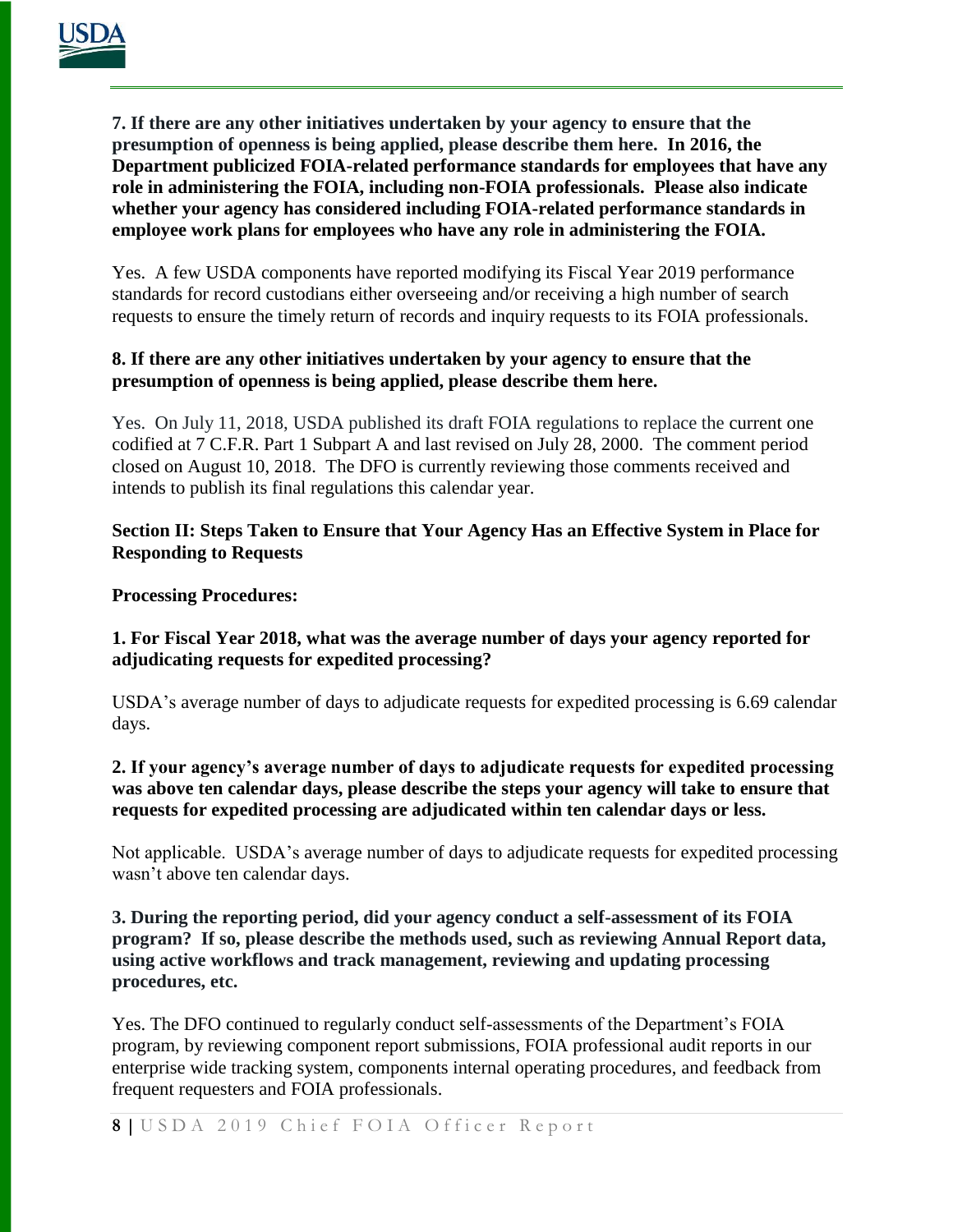

AMS' new FOIA Officer conducted a self-assessment upon arrival. In addition to utilizing the DOJ-OIP self-assessment toolkit, the AMS FOIA Officer reviewed Annual Report data, office procedures, and discussed with AMS FOIA professionals perceived inefficiencies.

From Fiscal Year 2015 to Fiscal Year 2017, the APHIS FOIA Office was engaged in an intense assessment as part of its Business Process Improvement Project. APHIS continued to refine its processes in Fiscal Year 2018 based on that audit and emerging issues and trends identified from weekly and monthly progress reports to management. Resultantly, APHIS has been able to reduce its backlog by a few hundred requests.

The FS Region 6 reported its Regional Coordinators reviewed in detail its internal referral process. Based on the findings, a new electronic file management system was implemented to improve process tracking and case assignments. Procedures were also streamlined to greatly improve processing times.

**4. The FOIA Improvement Act of 2016 requires additional notification to requesters about the services provided by the agency's FOIA Public Liaison. Please provide an estimate of the number of times requesters sought assistance from your agency's FOIA Public Liaison during Fiscal Year 2018 (please provide a total number or an estimate of the number).**

| Component/<br><b>Mission</b><br><b>Area</b> | <b>Estimated Number of Times Requesters Sought Assistance from</b><br>the Component's FOIA Public Liaison |
|---------------------------------------------|-----------------------------------------------------------------------------------------------------------|
| <b>AMS</b>                                  | 10                                                                                                        |
| <b>APHIS</b>                                | 3                                                                                                         |
| <b>ASCR</b>                                 | $\mathbf{1}$                                                                                              |
| <b>FAS</b>                                  | $\overline{0}$                                                                                            |
| <b>FNCS</b>                                 | $\overline{0}$                                                                                            |
| <b>FSA</b>                                  | $\mathbf{1}$                                                                                              |
| <b>FSIS</b>                                 | 24 -- Approximately 90% Request Assistance at the Onset                                                   |
| <b>FS</b>                                   | 3                                                                                                         |
| <b>GIPSA</b>                                | $\overline{0}$                                                                                            |
| <b>NAD</b>                                  | $\mathbf{0}$                                                                                              |
| <b>NRCS</b>                                 | $\overline{2}$                                                                                            |
| <b>OBPA</b>                                 | $\overline{0}$                                                                                            |
| <b>OCFO</b>                                 | $\overline{0}$                                                                                            |
| <b>OGC</b>                                  | 3                                                                                                         |
| <b>OIG</b>                                  | <b>No Estimate Provided</b>                                                                               |
| <b>DFO</b>                                  | $\mathbf{0}$                                                                                              |
| <b>RD</b>                                   | $\overline{2}$                                                                                            |

**9 |** U S D A 2 0 1 9 C h i e f F O I A O f f i c e r R e p o r t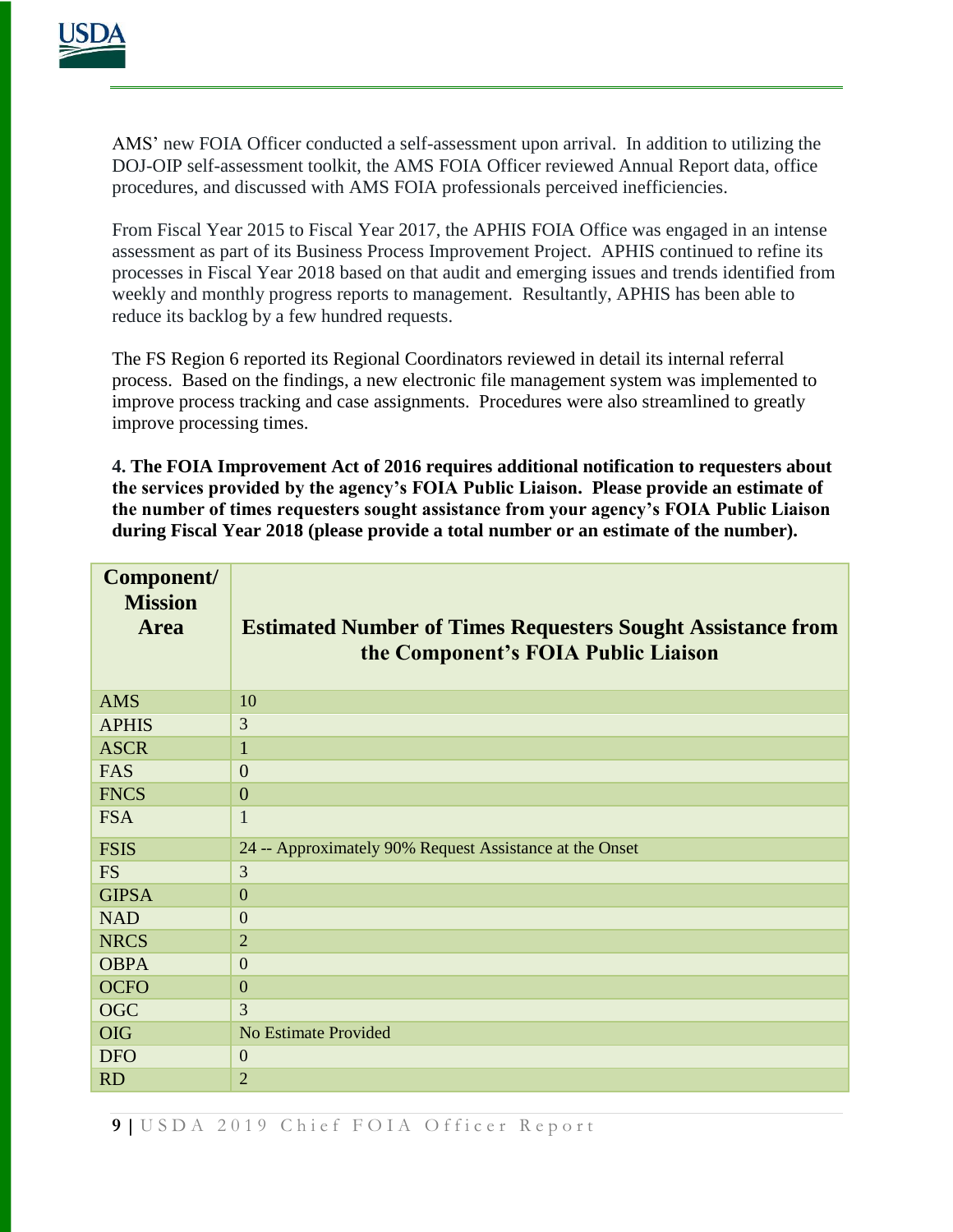# 

| <b>DE</b><br>$\overline{\phantom{a}}$ |  |
|---------------------------------------|--|
| D.                                    |  |

#### **5. Please describe the best practices used to ensure that your FOIA system operates efficiently and effectively and any challenges your agency faces in this area.**

Since the timely return of records from record custodians continues to be a challenge for USDA's FOIA professionals, many FOIA components reported advancing those initiatives aimed at increasing communications and building strong rapports with its key program offices. For example, APHIS developed a SharePoint site to make it easier for its program offices to share electronic records with the APHIS FOIA team.

# **Section III: Steps Taken to Increase Proactive Disclosures**

# **Posting Material:**

# **1. Provide examples of material that your agency has proactively disclosed during the past reporting year, including links to the posted material.**

| Component/<br><b>Mission</b> |                                                                                                                                                                                                                                                 |
|------------------------------|-------------------------------------------------------------------------------------------------------------------------------------------------------------------------------------------------------------------------------------------------|
| <b>Area</b>                  | <b>Examples of Proactive Disclosures</b>                                                                                                                                                                                                        |
| <b>DFO</b>                   | The DFO proactively disclosed records related to the Secretary to include the<br>daily calendar and items related to travel as well as the daily calendars from<br>some of his senior advisors.<br>https://www.dm.usda.gov/foia/OCIOReading.htm |
| <b>FNCS</b>                  | FNS posts SNAP program data on the internet.                                                                                                                                                                                                    |
|                              | http://www.fns.usda.gov/pd/supplemental-nutrition-assistance-program-snap                                                                                                                                                                       |
|                              | FNS also posts annual research agendas, grants/demonstration projects, SNAP<br>Community Characteristics, and SNAP Quality Control Data on the internet.                                                                                        |
|                              | http://www.fns.usda.gov/ops/research-and-analysis                                                                                                                                                                                               |
|                              | SNAP also publishes general information on the program that includes links to<br>report fraud, an "ask the expert" section, links to the requirements for retailer<br>eligibility, and recent Agency press releases.                            |
|                              | https://www.fns.usda.gov/snap/supplemental-nutrition-assistance-program-snap                                                                                                                                                                    |
|                              | FNS posts information to assist with locating retailers that accept SNAP<br>benefits.                                                                                                                                                           |
|                              | http://www.fns.usda.gov/snap/retailerlocator                                                                                                                                                                                                    |

A few examples of proactive disclosures are included in the chart below.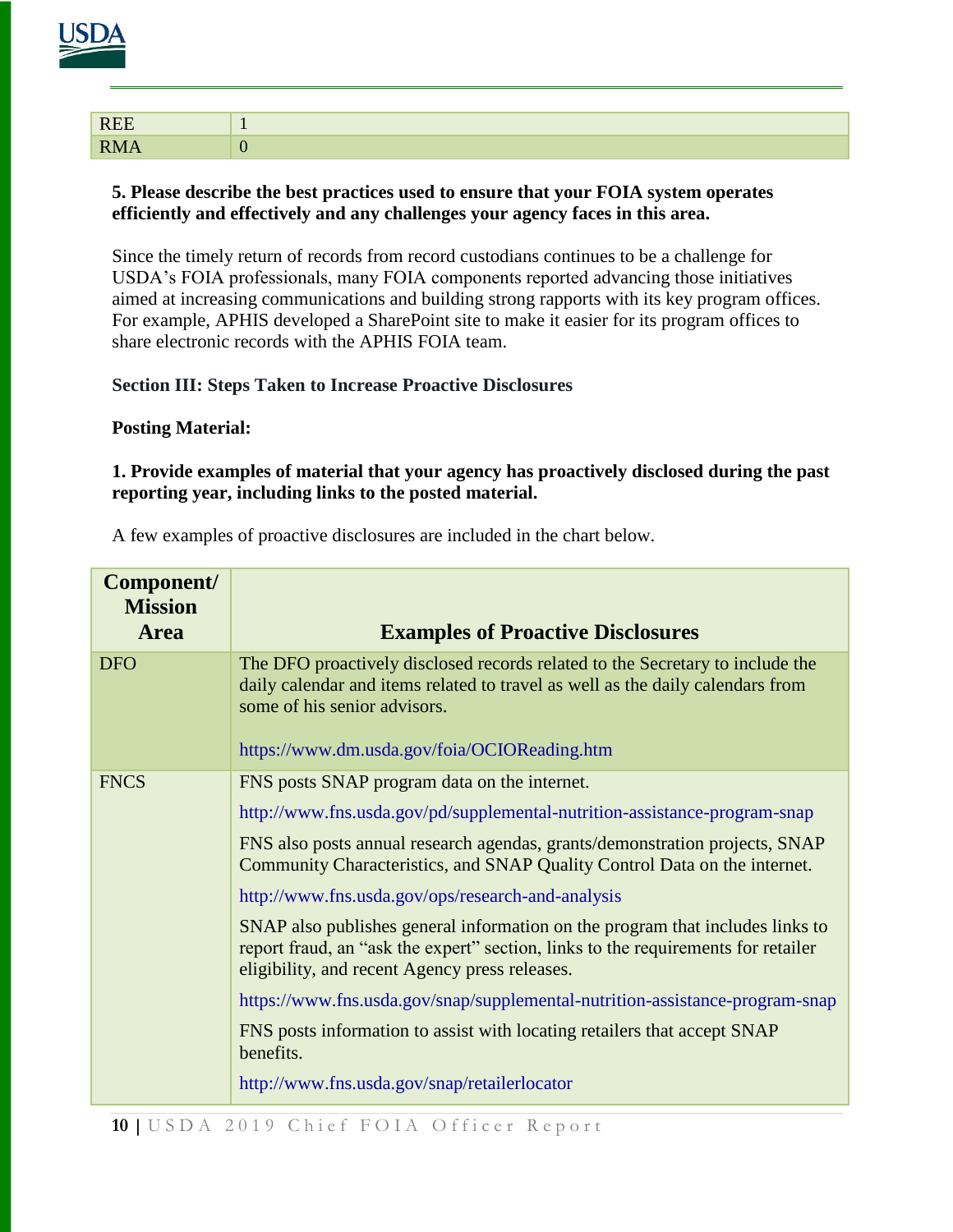| <b>FSIS</b> | FSIS proactively disclosed certain data based on consumer and stakeholder<br>interest. Some establishment specific data is updated quarterly, and national<br>data is typically updated annually. This information is posted in the FSIS FOIA<br>Reading Room and on the FSIS website's Data Collection and Reports page.<br>https://www.fsis.usda.gov/wps/portal/fsis/topics/data-collection-and-reports<br>FSIS also proactively disclosed information regarding enforcement actions and<br>information regarding violations of the Humane Methods of Slaughter Act.<br>FSIS also disclosed information about the agency's sampling program,<br>including the Annual Sampling Plan which describes the Agency's overall<br>strategy for directing its sampling resources.<br>https://www.fsis.usda.gov/wps/portal/fsis/topics/science/Sampling+Programs                                                                                                                                                                                                                                                                                                                                                                                                                                                                                                                                                                                                                                                                                                                                                                                                                                                                                                                                                                            |
|-------------|--------------------------------------------------------------------------------------------------------------------------------------------------------------------------------------------------------------------------------------------------------------------------------------------------------------------------------------------------------------------------------------------------------------------------------------------------------------------------------------------------------------------------------------------------------------------------------------------------------------------------------------------------------------------------------------------------------------------------------------------------------------------------------------------------------------------------------------------------------------------------------------------------------------------------------------------------------------------------------------------------------------------------------------------------------------------------------------------------------------------------------------------------------------------------------------------------------------------------------------------------------------------------------------------------------------------------------------------------------------------------------------------------------------------------------------------------------------------------------------------------------------------------------------------------------------------------------------------------------------------------------------------------------------------------------------------------------------------------------------------------------------------------------------------------------------------------------------|
| <b>FS</b>   | http://www.fs.usda.gov/newsarchives/r5/newsarchive<br>$\bullet$<br>http://www.fs.usda.gov/projects/angeles/landmanagement/projects<br>$\bullet$<br>http://www.fs.usda.gov/projects/cleveland/landmanagement/projects<br>$\bullet$<br>http://www.fs.usda.gov/projects/eldorado/landmanagement/projects<br>$\bullet$<br>http://www.fs.usda.gov/projects/inyo/landmanagement/projects<br>$\bullet$<br>http://www.fs.usda.gov/projects/klamath/landmanagement/projects<br>$\bullet$<br>http://www.fs.usda.gov/projects/ltbmu/landmanagement/projects<br>$\bullet$<br>http://www.fs.usda.gov/projects/lassen/landmanagement/projects<br>$\bullet$<br>http://www.fs.usda.gov/projects/lpnf/landmanagement/projects<br>$\bullet$<br>http://www.fs.usda.gov/projects/mendocino/landmanagement/projects<br>$\bullet$<br>http://www.fs.usda.gov/projects/modoc/landmanagement/projects<br>$\bullet$<br>http://www.fs.usda.gov/projects/plumas/landmanagement/projects<br>$\bullet$<br>http://www.fs.usda.gov/projects/sbnf/landmanagement/projects<br>$\bullet$<br>http://www.fs.usda.gov/projects/sequoia/landmanagement/projects<br>$\bullet$<br>http://www.fs.usda.gov/projects/stnf/landmanagement/projects<br>$\bullet$<br>http://www.fs.usda.gov/projects/sierra/landmanagement/projects<br>http://www.fs.usda.gov/projects/srnf/landmanagement/projects<br>$\bullet$<br>http://www.fs.usda.gov/projects/stanislaus/landmanagement/projects<br>$\bullet$<br>http://www.fs.usda.gov/projects/tahoe/landmanagement/projects<br>https://www.srs.fs.fed.us/pubs/new-publications/<br>https://www.srs.fs.fed.us/soundresearch/<br>https://www.fs.usda.gov/srsfia/program_information/TheInventory_Issu<br>e51.pdf<br>https://forestthreats.org/news/in-the-news<br>$\bullet$<br>https://www.fs.usda.gov/srsfia/<br>https://www.srs.fs.fed.us/ |
| <b>OBPA</b> | OBPA's primary documents of public interest are USDA's Annual Budget<br>documents and USDA's Shutdown Plans. USDA's Annual Budget documents                                                                                                                                                                                                                                                                                                                                                                                                                                                                                                                                                                                                                                                                                                                                                                                                                                                                                                                                                                                                                                                                                                                                                                                                                                                                                                                                                                                                                                                                                                                                                                                                                                                                                          |
|             | are posted every year on OBPA's website. USDA's Shutdown Plans are<br>updated and posted when events require their release.                                                                                                                                                                                                                                                                                                                                                                                                                                                                                                                                                                                                                                                                                                                                                                                                                                                                                                                                                                                                                                                                                                                                                                                                                                                                                                                                                                                                                                                                                                                                                                                                                                                                                                          |
|             | https://www.obpa.usda.gov/index.html                                                                                                                                                                                                                                                                                                                                                                                                                                                                                                                                                                                                                                                                                                                                                                                                                                                                                                                                                                                                                                                                                                                                                                                                                                                                                                                                                                                                                                                                                                                                                                                                                                                                                                                                                                                                 |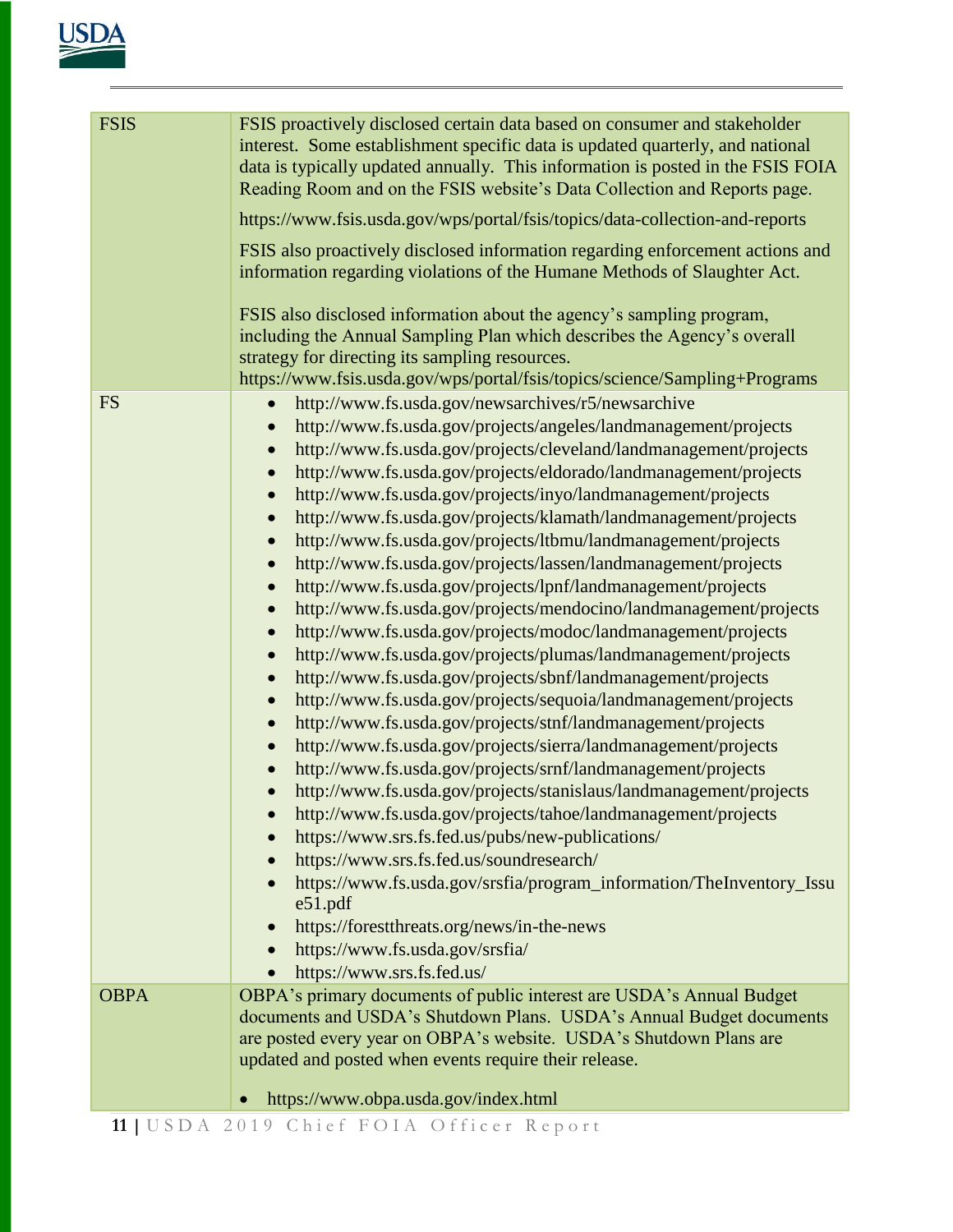|            | https://usdasearch.usda.gov/search/docs?affiliate=usda&dc=166&query=Sh<br>utdown+Plans                                                                                                                                                                                                                                                                                                                                                                                                                                                                                                                               |
|------------|----------------------------------------------------------------------------------------------------------------------------------------------------------------------------------------------------------------------------------------------------------------------------------------------------------------------------------------------------------------------------------------------------------------------------------------------------------------------------------------------------------------------------------------------------------------------------------------------------------------------|
| <b>REE</b> | ARS highlights the results of research across the agency website, such as on our<br>main website (https://www.ars.usda.gov/) in the News & Events<br>(https://www.ars.usda.gov/news-events/news-events/), on the ARS Research<br>websites. Information is also highlighted in the popular AgResearch online<br>magazine (https://agresearchmag.ars.usda.gov/), and occasionally in USDA<br>blogs, as appropriate. In all cases, information/products are leveraged/cross-<br>referenced and cited in related topics, related reports, related data, related<br>AgResearch articles, and others.                      |
|            | ERS highlights the results of research across the agency website, such as on<br>Topic pages (https://www.ers.usda.gov/topics/), in the Newsroom<br>(https://www.ers.usda.gov/newsroom/), in FAQs<br>(https://www.ers.usda.gov/faqs/), on Staff Bio pages. Information is also<br>synthesized in the popular Amber Waves online magazine<br>(https://www.ers.usda.gov/amber-waves/), and occasionally in USDA blogs, as<br>appropriate. In all cases, information/products are leveraged/cross-referenced<br>and cited in related topics, related reports, related data, related Amber Waves<br>articles, and others. |
|            | New and updated material is advertised on the Calendar of Releases<br>(https://www.ers.usda.gov/calendar/). It is also distributed daily in the agency<br>Twitter feed (https://twitter.com/usda_ers), to subscribers to the weekly ERS<br>email notification service<br>(https://visitor.r20.constantcontact.com/manage/optin?v=001CPZXBN9FC9oQ<br>mIu-<br>TWkaLP7SvDdga7cX7jZNMC1PXr2uqj8FpStg4k0byCuEQmqPGX48LLMO<br>B6FZqyHmf_wngtnGUBh1_EdQ), and when appropriate to the USDA<br>Facebook.                                                                                                                     |
|            | During 2018, NASS continued the Census of Agriculture communications<br>campaign with tactics such as the production of approximately 16 video and 28<br>audio public service announcements featuring national, state, and community<br>Agricultural leaders (including PSAs in English and Spanish); and nationwide<br>radio and TV media outreach featuring interviews with NASS spokespeople. In<br>total, NASS staff conducted over 150 interviews regarding the Census of<br>Agriculture.                                                                                                                       |
|            | A workshop was held with representatives of community-based organizations<br>(CBOs) to explain the importance of the Census of Agriculture to all of those<br>involved in farming, regardless of size. NASS requested the assistance of the<br>CBO leaders to spread the message to respond and to help promote trust among<br>respondents who may be less familiar with NASS. The CBO-NASS handbook<br>was updated – Partnering to Count and Serve U.S. Farmers, A Handbook to<br><b>Increase Participation.</b>                                                                                                    |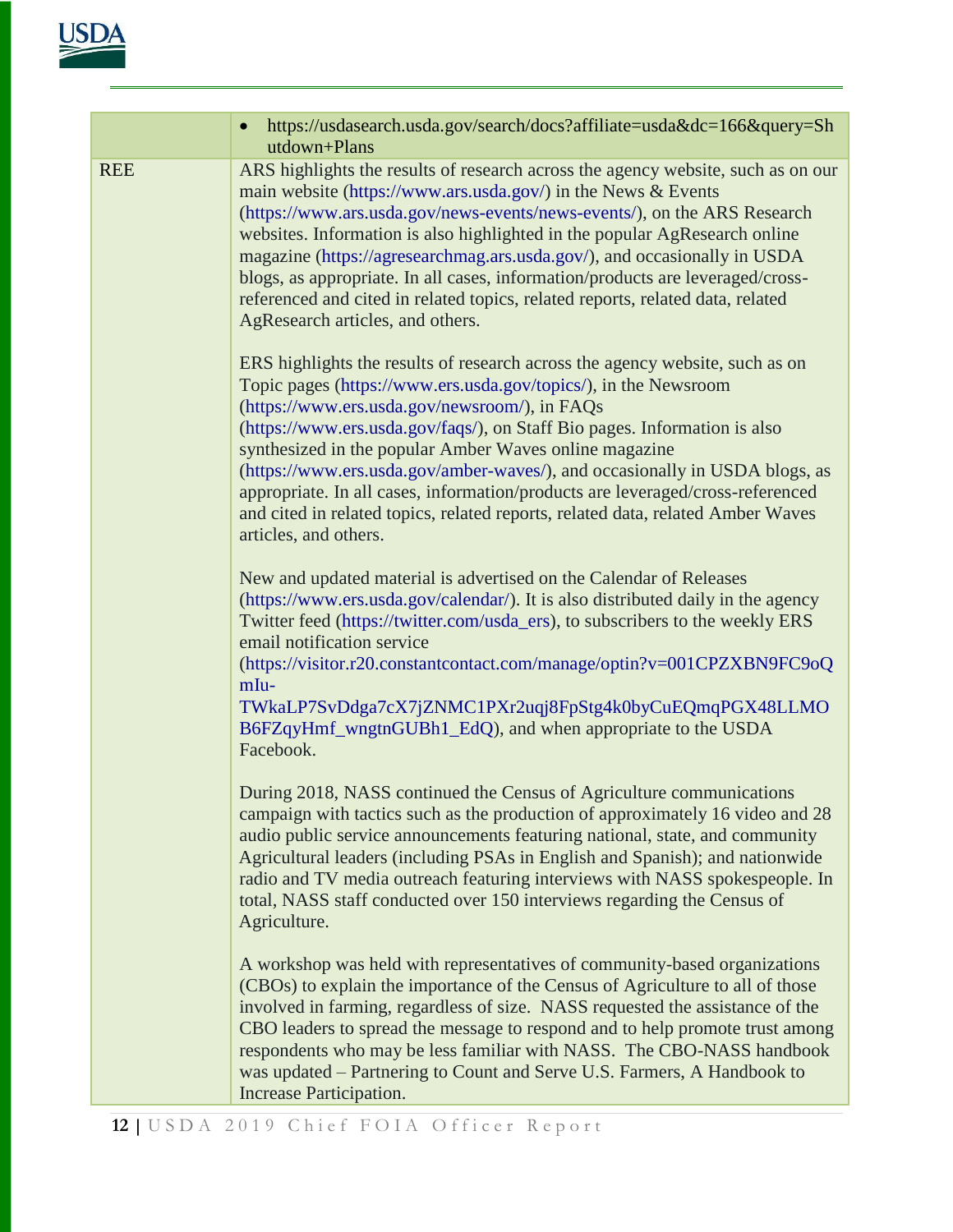

NASS continues to make a strong effort to improve online products. All products will be available online shortly after their official release. The on-line query system has been enhanced to allow improved downloads of customized data. Introduction of internet–driven dynamic mapping tools will highlight new products in response to public requests for visual data presentation.

#### **2. Please describe how your agency identifies records that have been requested and released three or more times (and are therefore required to be proactively disclosed pursuant to 5 U.S.C. § 552(a)(2)(D)).**

FOIA components reported routinely reviewing logs generated by USDA's enterprise wide tracking system to identify items requested and released three or more times.

# **3. Beyond posting new material, is your agency taking steps to make the posted information more useful to the public, especially to the community of individuals who regularly access your agency's website?**

Yes. USDA is taking steps to make posted information more useful to the public.

# **4. If yes, please provide examples of such improvements.**

Yes. When APHIS' FOIA office launched its new [eFOIA Reading Room page](https://www.aphis.usda.gov/aphis/resources/foia/FOIA-Request/frequent-foia-requests) during Fiscal Year 2018, it designed a page that is both searchable and sortable to ensure ease of use for its stakeholders. Currently, there are a total of ninety-one record sets available for viewing. Updates will be made monthly. A [press release](https://www.aphis.usda.gov/aphis/newsroom/stakeholder-info/sa_by_date/sa-2018/sa-02/frequently-requested-records) was issued to media and interested stakeholders to alert them to the new site.

The FSIS launched its first catalog of annual sampling projects to aide requesters in obtaining information about the FSIS' various sampling projects. This [catalog](https://askkaren.gov/wps/portal/fsis/topics/careers/!ut/p/a1/rVZNc5swEP01PmrQFyCOLlOT4hiP7TS1uWSEELZcg4mhmba_viKZTrA9RThFHNDCe0_L7mqRFVtrKy74i9ryWh0Lfmjs2HmCC-ggz4chRPr6EpEVvQsjAle2BmzagLmHJhrwuJhPfR-yiPTk_2OMYSd_6lyufw3o4i-ggb-4WP_i84zfrwHn_Mm4eU0mjywKEJw71jcrtmJR1GW9szZZpSogjkUti3oElb6fCqlnOVfFCNbHUolqBCuhZCFkQyz5VqayUtvi1RIqtTaCuIhSBgF3EAFUJBh4mScAoyKFCeHCpujK7Su_utxGroGvAV18nxj4fnfZONSQNg3oWn9qG9af2p1px64h7dg1lX3Yo67xaebPtk2S6x1QRXa01lUppdjJCpQnWekied2mVes5P4mdepEAQ4jfasuwO98AHduv09E5NQB8ZABQbG10LN13QLBsAJPVAwrsTyhwkLV6L-6UUZtjmIKEpB6gCdUziRngCDHKmMBJQkyCZGDBGRxaEA8teHsMQ1Pj0gWq9s_P8Vi3r6Zj_aytdZ_-ZXDVttuuUkk9TJIMJCxjgErX0U4LCQRijDiYOwxRk6A7sOA9HVrQGVrw9hiGPRrmh9I9gqcfB5nz76rYXrp93gqC4CwOvX5j3YILNLCgT_9X8DxTEOGhBdHQgmRgwTs4tODtMQx7nEo_WO1_D2dl_rUZOdtn02bc24e9s_y8ZJDY5cvvhyzPn6IIxEnb4gn7RdpWCzyrxn8AjTUAJQ!!/?1dmy¤t=true&urile=wcm%3Apath%3A%2FFSIS-Content%2Finternet%2Fmain%2Ftopics%2Fscience%2FSampling%2BPrograms) was created due to an increase in requests for scientific data for use in research projects that are focused on finding effective and innovative approaches to food safety. The FSIS sought requester feedback throughout the development of this catalog and plans to provide annual updates.

#### **5. Please describe the best practices used to improve proactive disclosures and any challenges your agency faces in this area.**

Many USDA FOIA components reported engaging with their open data professionals and communications teams to identify items for proactive disclosures. Also, helpful is collaboration with outside stakeholders. For example, the FSIS hosted monthly meetings with the Safe Food Coalition. These stakeholders often inquired about the FOIA process but also informed FSIS about records of interest that may be candidates for proactive disclosures as well as useful formats for publication.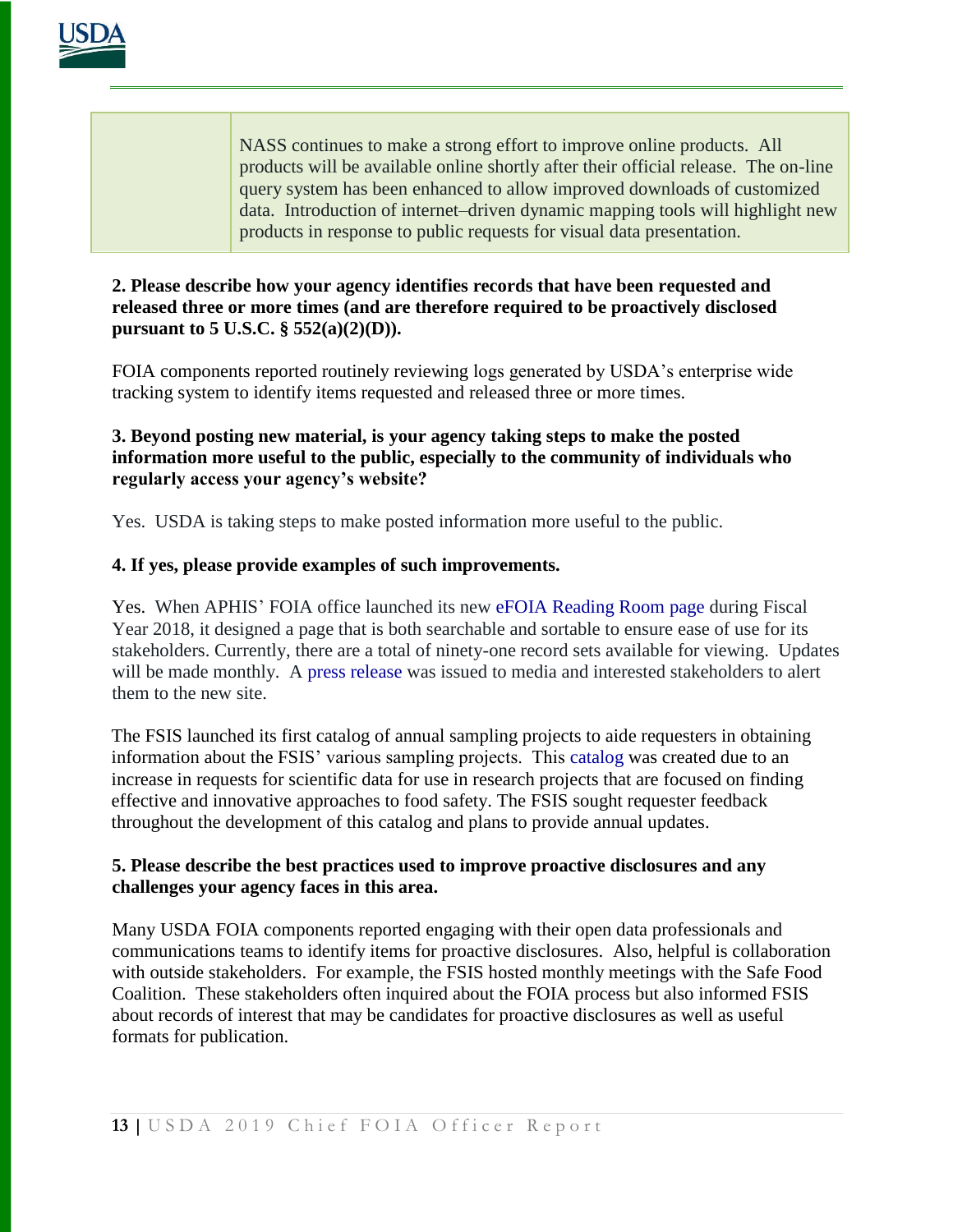

# **Section IV: Steps Taken to Greater Utilize Technology**

**1. Is your agency leveraging technology to facilitate efficiency in conducting searches, including searches for emails? If so, please describe the type of technology used. If not, please explain why and please describe the typical search process used instead.**

Yes. OCIO's Client Experience Center (CEC) performs network services for several USDA FOIA components to include electronic messaging operations, electronic calendars, blackberry, mobile device management (MDM), file and print, remote access, voice, network, service desk, and other application services. Upon request from a USDA FOIA component serviced, CEC will initiate a search for responsive electronic records in accordance with the assigned search criteria provided.

For review of records returned from CEC, the OCIO-DFO has purchased an add-on tool to the Department's enterprise wide tracking system that enables FOIA components to search, sort, and identify select responsive content in large volumes. Unfortunately, however due to budget constraints, only a few licenses were purchased. Additionally, some USDA components have opted to purchase software like Adobe AutoPortfolio to assist with the review of records returned from CEC.

### **2. OIP issued [guidance](https://www.justice.gov/oip/oip-guidance/OIP%20Guidance%3A%20%20Agency%20FOIA%20Websites%202.0) in 2017 encouraging agencies to regularly review their FOIA websites to ensure that they contain essential resources and are informative and userfriendly. Has your agency reviewed its FOIA website(s) during the reporting period to ensure it addresses the elements noted in the guidance?**

Yes. In accordance with the DOJ-OIP's 2017 guidance, a clear link to USDA's central FOIA site is available on USDA's homepage. The central FOIA site does include key information and resources such as instruction on submitting a request to include points of contact in addition to access to USDA FOIA component reading rooms and FOIA reports.

# **3. Did your agency successfully post all four quarterly reports for Fiscal Year 2018?**

Yes. USDA successfully posted all four of its quarterly reports.

# **4. If your agency did not successfully post all quarterly reports, with information appearing on FOIA.gov, please explain why and provide your agency's plan for ensuring that such reporting is successful in Fiscal Year 2018.**

Not applicable. USDA successfully posted all four of its quarterly reports.

**5. The FOIA Improvement Act of 2016 requires all agencies to post the raw statistical data used to compile their Annual FOIA Reports. Please provide the link to this posting for your agency's Fiscal Year 2017 Annual FOIA Report and, if available, for your agency's Fiscal Year 2018 Annual FOIA Report.** 

The raw statistical data for Fiscal Years 2017 and 2018 is available at [https://www.dm.usda.gov/foia/reading.htm#reports.](https://www.dm.usda.gov/foia/reading.htm#reports)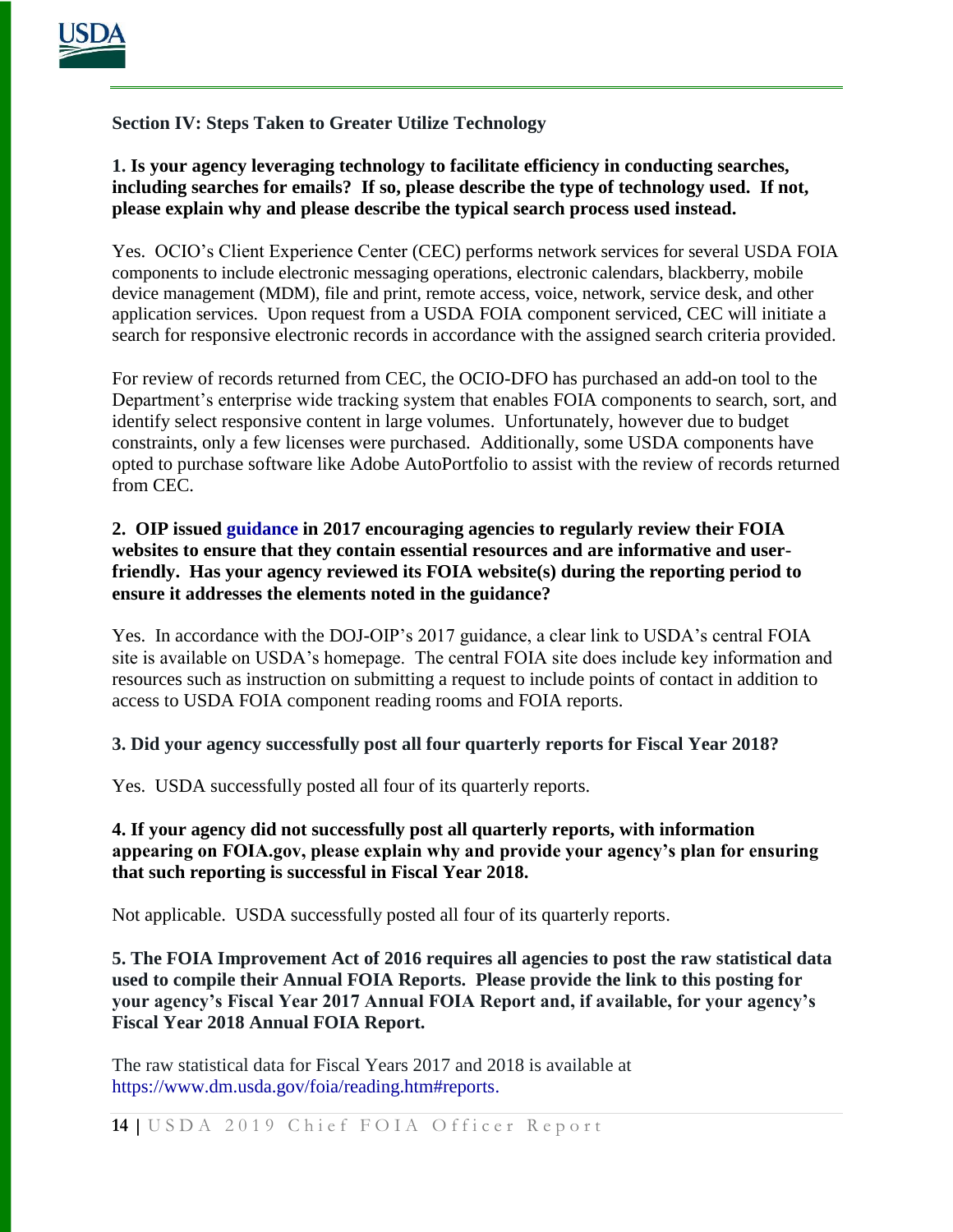

#### **6. Please describe the best practices used in greater utilizing technology and any challenges your agency faces in this area.**

Many USDA FOIA components reported routinely providing refresher training for its FOIA professionals on programs and software intended to increase efficiency. Since many FOIA professionals within USDA are performing FOIA functions as an ancillary duty, the refresher training ensures users understand how best to use the programs and software to achieve the most desirable result.

**Section V: Steps Taken to Improve Timeliness in Responding to Requests and Reducing Backlogs**

**Simple Track: Section VII.A of your agency's Annual FOIA Report, entitled "FOIA Requests – Response Time for All Processed Requests," includes figures that show your agency's average response times for processed requests. For agencies utilizing a multi-track system to process requests, there is a category for "simple" requests, which are those requests that are placed in the agency's fastest (non-expedited) track, based on the low volume and/or simplicity of the records requested.**

**1. Does your agency utilize a separate track for simple requests? If your agency uses a multi-track system beyond simple, complex, and expedited to process requests, please describe the tracks you use and how they promote efficiency?**

USDA does not currently utilize a multi-track system beyond simple, complex, and expedited to process requests.

**2. If your agency uses a separate track for simple requests, was the agency overall average number of days to process simple requests twenty working days or fewer in Fiscal Year 2018?**

Yes. In Fiscal Year 2018, the average number of days to process a simple request was 12.05 days.

#### **3. Please provide the percentage of requests processed by your agency in Fiscal Year 2018 that were placed in your simple track.**

The percentage of requests processed by USDA in Fiscal Year 2018 that were placed in the simple track is 94.9%.

#### **4. If your agency does not track simple requests separately, was the average number of days to process all non-expedited requests twenty working days or fewer?**

Not applicable. USDA tracks simple requests separately.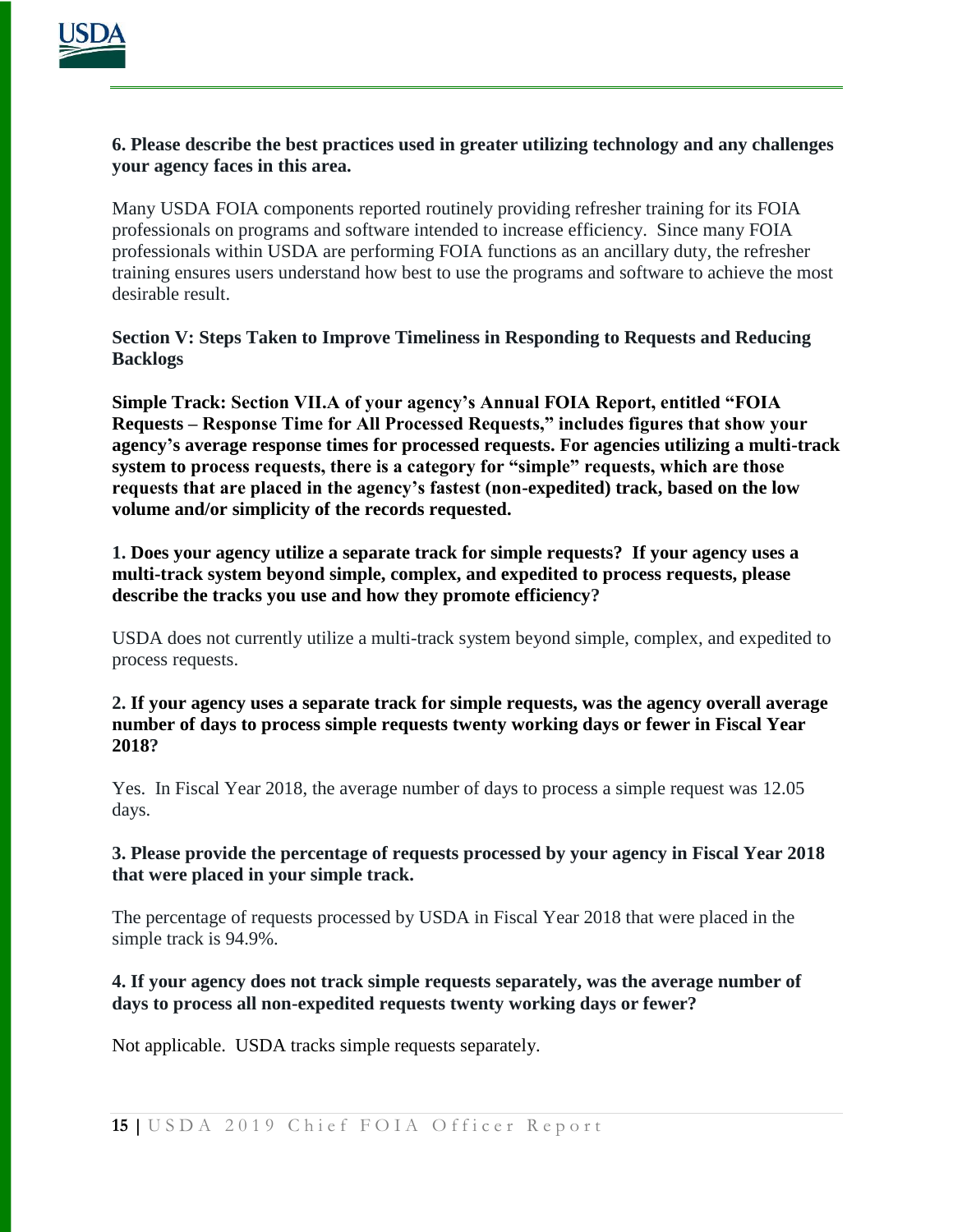

# **Backlogs**

**Section XII.A of your agency's Annual FOIA Report, entitled "Backlogs of FOIA Requests and Administrative Appeals" shows the numbers of any backlogged requests or appeals from the fiscal year. You should refer to these numbers from your Annual FOIA Reports for both Fiscal Years 2017 and Fiscal Year 2018 when completing this section of your Chief FOIA Officer Report.**

# **BACKLOGGED REQUESTS**

**5. If your agency had a backlog of requests at the close of Fiscal Year 2018, did that backlog decrease as compared with the backlog reported at the end of Fiscal Year 2017?** 

| Number of Backlogged | Number of Backlogged |
|----------------------|----------------------|
| .                    |                      |

No. The overall number of backlogged requests increased by 1.5% in Fiscal Year 2017.

| <b>USDA</b><br><b>OVERALL</b> | 2371                         | 2407                         |
|-------------------------------|------------------------------|------------------------------|
|                               | Previous Annual Report       | <b>Current Annual Report</b> |
|                               | from                         | Year from                    |
|                               | as of End of the Fiscal Year | as of End of the Fiscal      |
|                               | Requests                     | Requests                     |
|                               | Number of Backlogged         | Number of Backlogged         |

#### **6. If not, did your agency process more requests during Fiscal Year 2018 than it did during Fiscal Year 2017?**

Yes. USDA processed 47.8% more requests in Fiscal Year 2018.

**7. If your agency's request backlog increased during Fiscal Year 2018, please explain why and describe the causes that contributed to your agency not being able reduce its backlog. When doing so, please also indicate if any of the following were contributing factors:**

- **An increase in the number of incoming requests.**
- **A loss of staff.**
- **An increase in the complexity of the requests received. If possible, please provide examples or briefly describe the types of complex requests contributing to your backlog increase.**
- **Any other reasons – please briefly describe or provide examples when possible.**

Many USDA FOIA components reported significant increases in the number and complexity of incoming requests, loss of staff, and an increase in litigation as factors contributing to the increased backlog. Additionally, many of our professionals in the FOIA community, like those in the Farm Service Agency (FSA), FS, NRCS and RD process FOIAs as an ancillary duty and therefore must choose between competing priorities.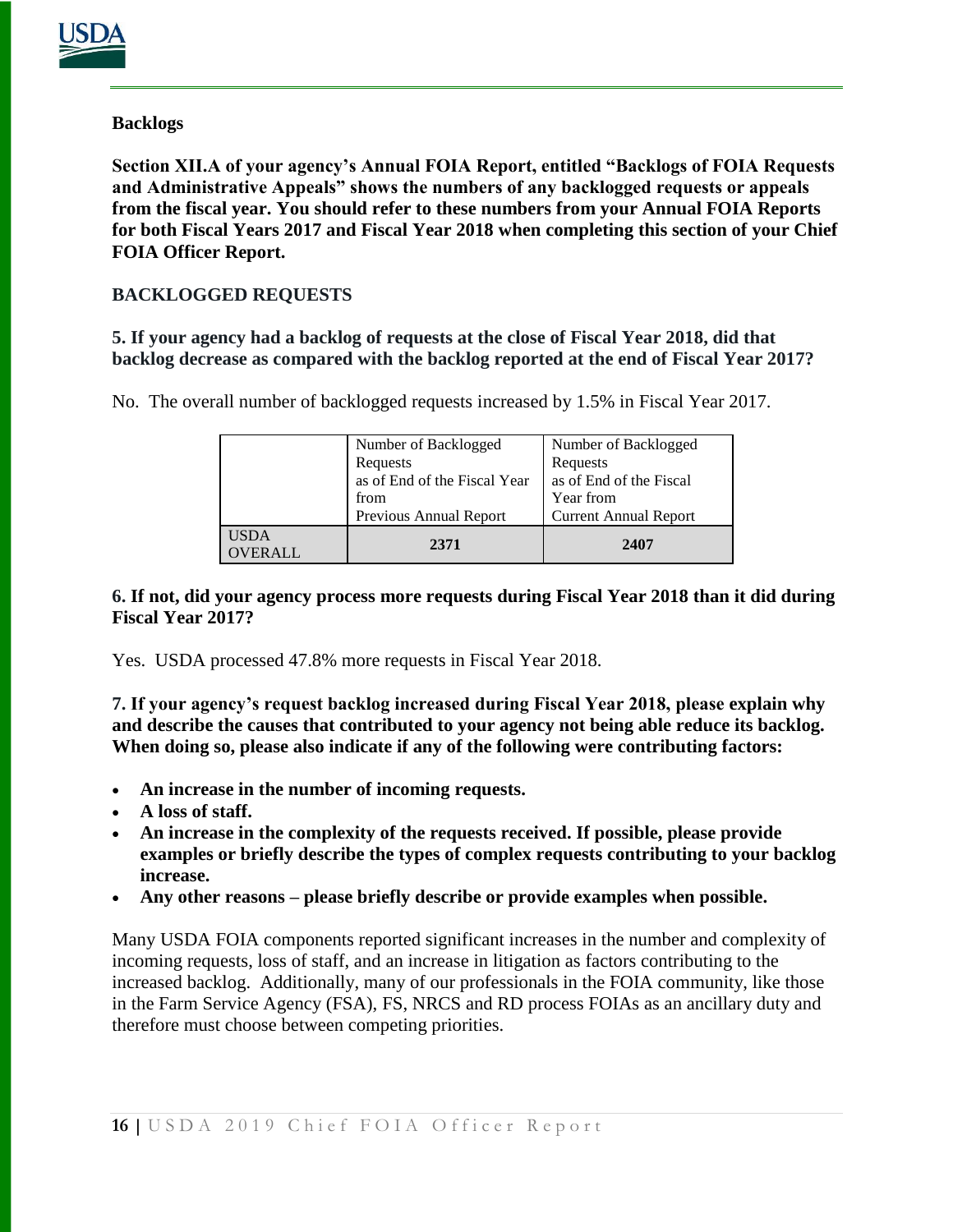

**8. If you had a request backlog please report the percentage of requests that make up the backlog out of the total number of requests** *received* **by your agency in Fiscal Year 2018.**

The percentage of requests that make up the backlog is 6.58%.

# **BACKLOGGED APPEALS**

**9. If your agency had a backlog of appeals at the close of Fiscal Year 2018, did that backlog decrease as compared with the backlog reported at the end of Fiscal Year 2017?** 

No. The overall number of backlogged appeals increased by 45.23 % in Fiscal Year 2018.

|                             | Number of Backlogged<br>Appeals as of End of the<br><b>Fiscal Year from Previous</b><br><b>Annual Report</b> | Number of Backlogged Appeals as<br>of End of the Fiscal Year from<br><b>Current Annual Report</b> |
|-----------------------------|--------------------------------------------------------------------------------------------------------------|---------------------------------------------------------------------------------------------------|
| <b>USDA</b><br><b>FRALL</b> | 577                                                                                                          | 838                                                                                               |

#### **10. If not, did your agency process more appeals during Fiscal Year 2018 than it did during Fiscal Year 2017?**

No. There was an 11.67% decrease in the number of appeals processed.

**11. If not, explain why and describe the causes that contributed to your agency not being able to reduce backlog. When doing so, please also indicate if any of the following were contributing factors:**

- **An increase in the number of incoming requests.**
- **A loss of staff.**
- **An increase in the complexity of the requests received. If possible, please provide examples or briefly describe the types of complex requests contributing to your backlog increase.**
- **Any other reasons – please briefly describe or provide examples when possible.**

Most of USDA's backlog appeals continue to originate in FNCS. As such, FNCS continued its work on an amendment to the existing rule which will tighten FNCS administrative sanction process and ultimately reduce the need for Supplemental Nutrition Assistance Program (SNAP) violators to appeal FNCS initial FOIA responses. Under the existing rule, FOIA requests can currently hold a FNCS administrative determination in abeyance while the request is processed. The amended rule will codify FNCS procedure which seeks to separate the FOIA request from the administrative sanction process, allowing administrative determinations to be made in a timely manner. To facilitate an increase in appeals processed, the FNCS recently on-boarded a team of four FOIA contractors.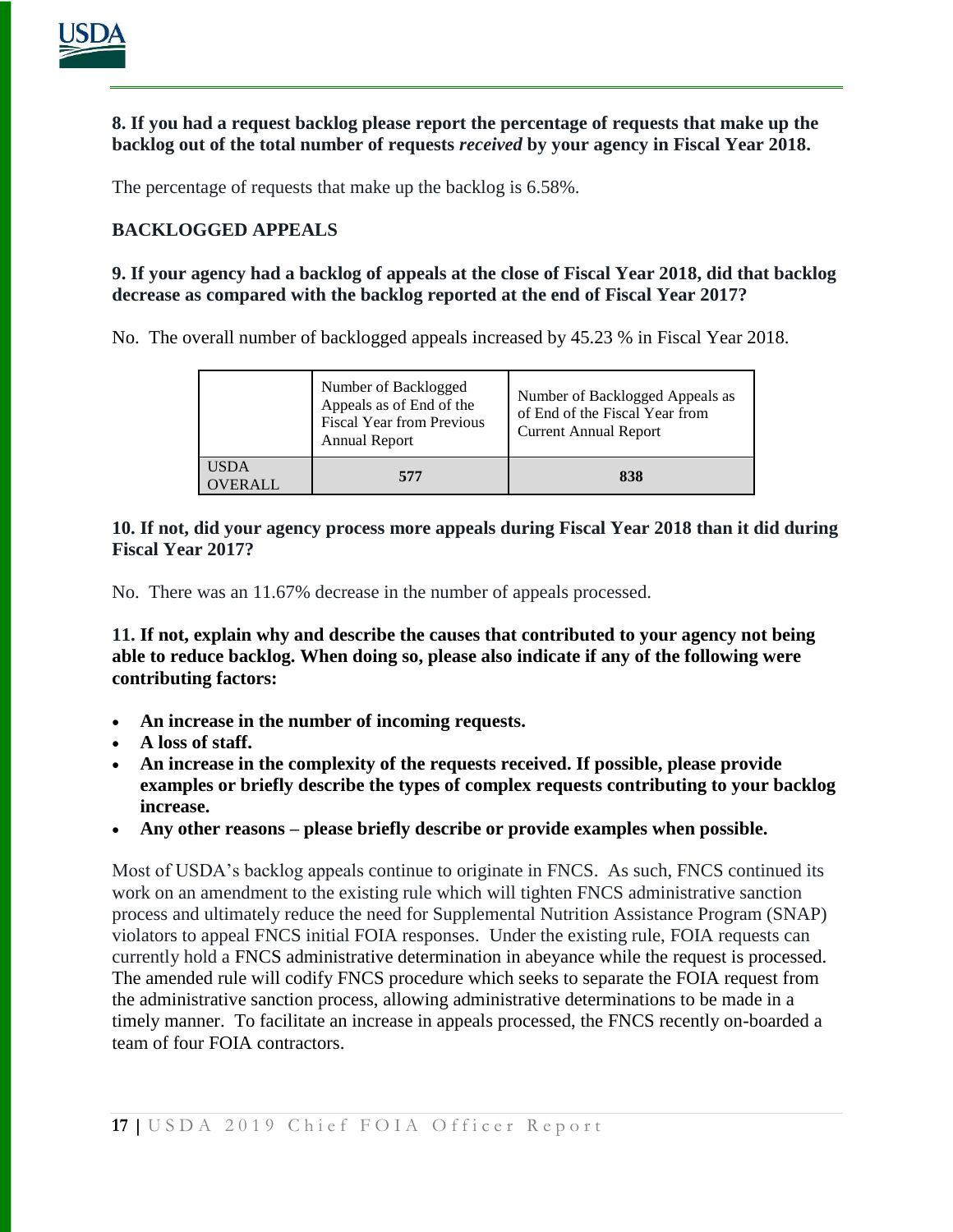

**12. If you had an appeal backlog please report the percentage of appeals that make up the backlog out of the total number of appeals received by your agency in Fiscal Year 2018. If your agency did not receive any appeals in Fiscal Year 2018 and/or has no appeal backlog, please answer with "N/A."**

The percentage of appeals that make up the backlog out of the total number of appeals received by USDA in Fiscal Year 2018 is 161.77%.

#### **Backlog Reduction Plans:**

**13. In the 2018 guidelines for the Chief FOIA Officer Reports, any agency with a backlog of over 1,000 requests in Fiscal Year 2017 was asked to provide a plan for achieving backlog reduction in the year ahead. Did your agency implement a backlog reduction plan last year? If so, describe your agency's efforts in implementing this plan and note if your agency was able to achieve backlog reduction in Fiscal Year 2018?**

Yes. The Department did implement a backlog reduction plan. Unfortunately, do to unforeseen litigation, vacancies in multiple components, and almost a 50% increase in incoming records requests, only a few of USDA's FOIA components were unable to realize reductions this reporting period.

# **14. If your agency had a backlog of more than 1,000 requests in Fiscal Year 2018, what is your agency's plan to reduce this backlog during Fiscal Year 2019?**

USDA is committed to reducing its backlog during Fiscal Year 2019. Each component with a backlog will be required to report progress to the DFO on a monthly basis, more specifically, confirm (1) items received for the component have been properly logged; (2) program offices are timely returning records; and (3) workloads for FOIA professionals are evenly distributed.

# **Status of Ten Oldest Requests, Appeals, and Consultations:**

Section VII.E, entitled "Pending Requests – Ten Oldest Pending Requests," Section VI.C.(5), entitled "Ten Oldest Pending Administrative Appeals," and Section XII.C., entitled "Consultations on FOIA Requests – Ten Oldest Consultations Received from Other Agencies and Pending at Your Agency," show the ten oldest pending requests, appeals, and consultations. You should refer to these numbers from your Annual FOIA Reports for both Fiscal Year 2017 and Fiscal Year 2018 when completing this section of your Chief FOIA Officer Report.

# **TEN OLDEST REQUESTS**

# **15. In Fiscal Year 2018, did your agency close the ten oldest requests that were reported pending in your Fiscal Year 2017 Annual FOIA Report?**

No. USDA did not close its ten oldest requests reported pending in the Fiscal Year 2017 Annual FOIA Report.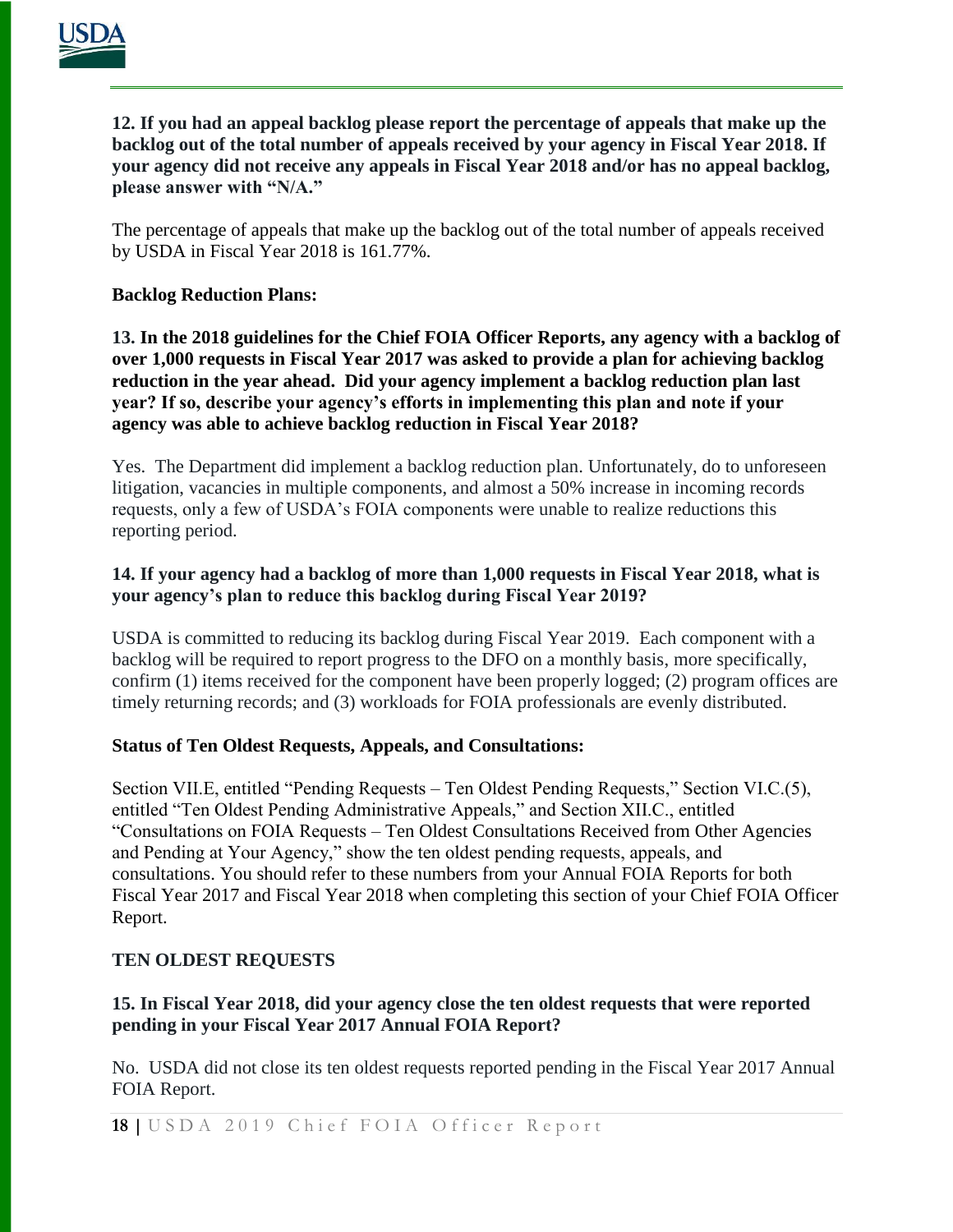

**16. If no, please provide the number of these requests your agency was able to close by the end of the fiscal year, as listed in Section VII.E of your Fiscal Year 2018 Annual FOIA Report. If you had less than ten total oldest requests to close, please indicate that.** 

USDA successfully closed eight out of its ten oldest requests.

**17. Of the requests your agency was able to close from your ten oldest, please indicate how many of these were closed because the request was withdrawn by the requester. If any were closed because the request was withdrawn, did you provide any interim responses prior to the withdrawal?**

None of the requests were withdrawn by the requester.

**18. Beyond work on the ten oldest requests, please describe any steps your agency took to reduce the overall age of your pending requests.**

A few of the USDA FOIA components reported developing intake teams that among other items, focus on negotiating the scope of requests alongside record custodians to more efficiently conduct searches and reviews. When the scope of a requests is understood by the requester, the record custodian, and the FOIA professional, all can work collaboratively to quickly satisfy the request and, in those instances, where the records requested are voluminous, initiate a manageable production schedule.

# **TEN OLDEST APPEALS**

# **19. In Fiscal Year 2018, did your agency close the ten oldest appeals that were reported pending in your Fiscal Year 2017 Annual FOIA Report?**

No. USDA did not close its ten oldest appeals reported pending in the Fiscal Year 2017 Annual FOIA Report.

#### **20. If no, please provide the number of these appeals your agency was able to close by the end of the fiscal year, as listed in Section VII.C.(5) of your Fiscal Year 2017 Annual FOIA Report. If you had less than ten total oldest appeals to close, please indicate that.**

USDA closed eight of its ten oldest appeals.

#### **21. Beyond work on the ten oldest appeals, please describe any steps your agency took to reduce the overall age of your pending appeals.**

A few of our FOIA components with the larger queue of backlogged appeals have elected to hire contract team to assist with the processing of existing and new incoming appeals.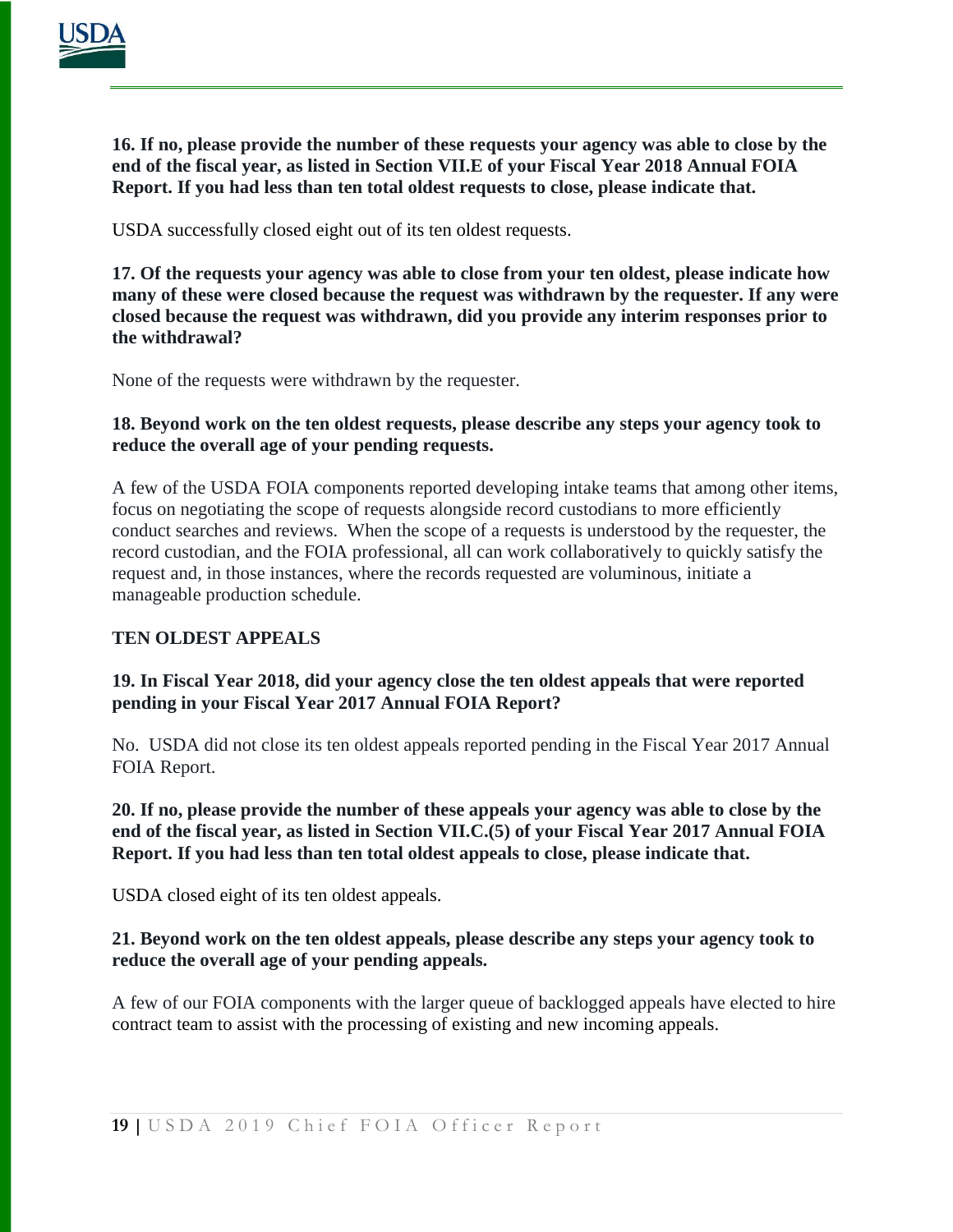

#### **TEN OLDEST CONSULTATIONS**

**22. In Fiscal Year 2018, did your agency close the ten oldest consultations that were reported pending in your Fiscal Year 2017 Annual FOIA Report?**

No. USDA did not close its ten oldest consultations.

**23. If no, please provide the number of these consultations your agency was able to close by the end of the fiscal year, as listed in Section XII.C. of your Fiscal Year 2018 Annual FOIA Report. If you had less than ten total oldest consultations to close, please indicate that.** 

USDA closed a total of six consultations.

**Additional Information on Ten Oldest Requests, Appeals, and Consultations & Plans:**

**24. Briefly explain any obstacles your agency faced in closing its ten oldest requests, appeals, and consultations from Fiscal Year 2018.**

A major obstacle continues to be the lack of human resources to process the growing number of complex requests.

**25. If your agency was unable to close any of its ten oldest requests because you were waiting to hear back from other agencies on consultations you sent, please provide the date the request was initially received by your agency, the date when your agency sent the consultation, and the date when you last contacted the agency where the consultation was pending.**

Not applicable. USDA was not unable to close any of its ten oldest requests because it was waiting to hear back from other agencies.

**26. If your agency did not close its ten oldest pending requests, appeals, or consultations, please provide a plan describing how your agency intends to close those "ten oldest" requests, appeals, and consultations during Fiscal Year 2018.**

USDA remains committed to closing these items. In Fiscal Year 2019, the Department intends to continue monitoring progress monthly, providing tips on effective FOIA management, and providing substantive FOIA training in an effort to ensure closure.

**Out of all the activities undertaken by your agency since March 2018 to increase transparency and improve FOIA administration, please briefly describe here at least one success story that you would like to highlight as emblematic of your agency's efforts. The success story can come from any one of the five key areas. As noted above, these agency [success stories](http://www.foia.gov/2011foiapost03.html) will be highlighted during Sunshine Week by OIP. To facilitate this process, all agencies should use bullets to describe their success story and limit their text to a half page. The success story is designed to be a quick summary of key achievements. A complete**